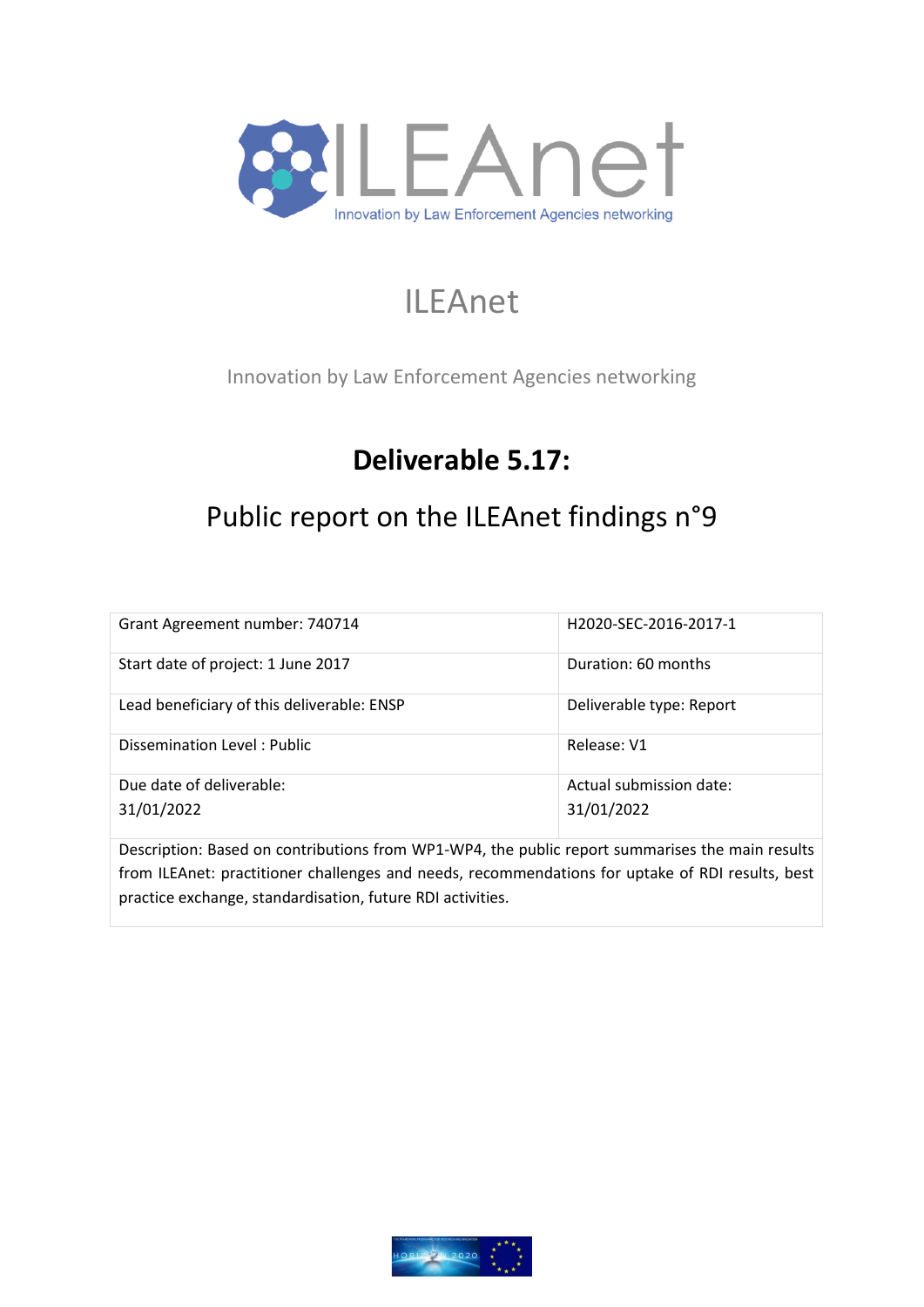

# **INNOVATION BY LAW** ENFORCEMENT AGENCIES NETWORKING



#### Description

Based on contributions from WP1-WP4, public report summarising the main results from ILEAnet: practitioner challenges and needs, recommendations for uptake of RDI results, best practice exchange, standardization, future RDI activities.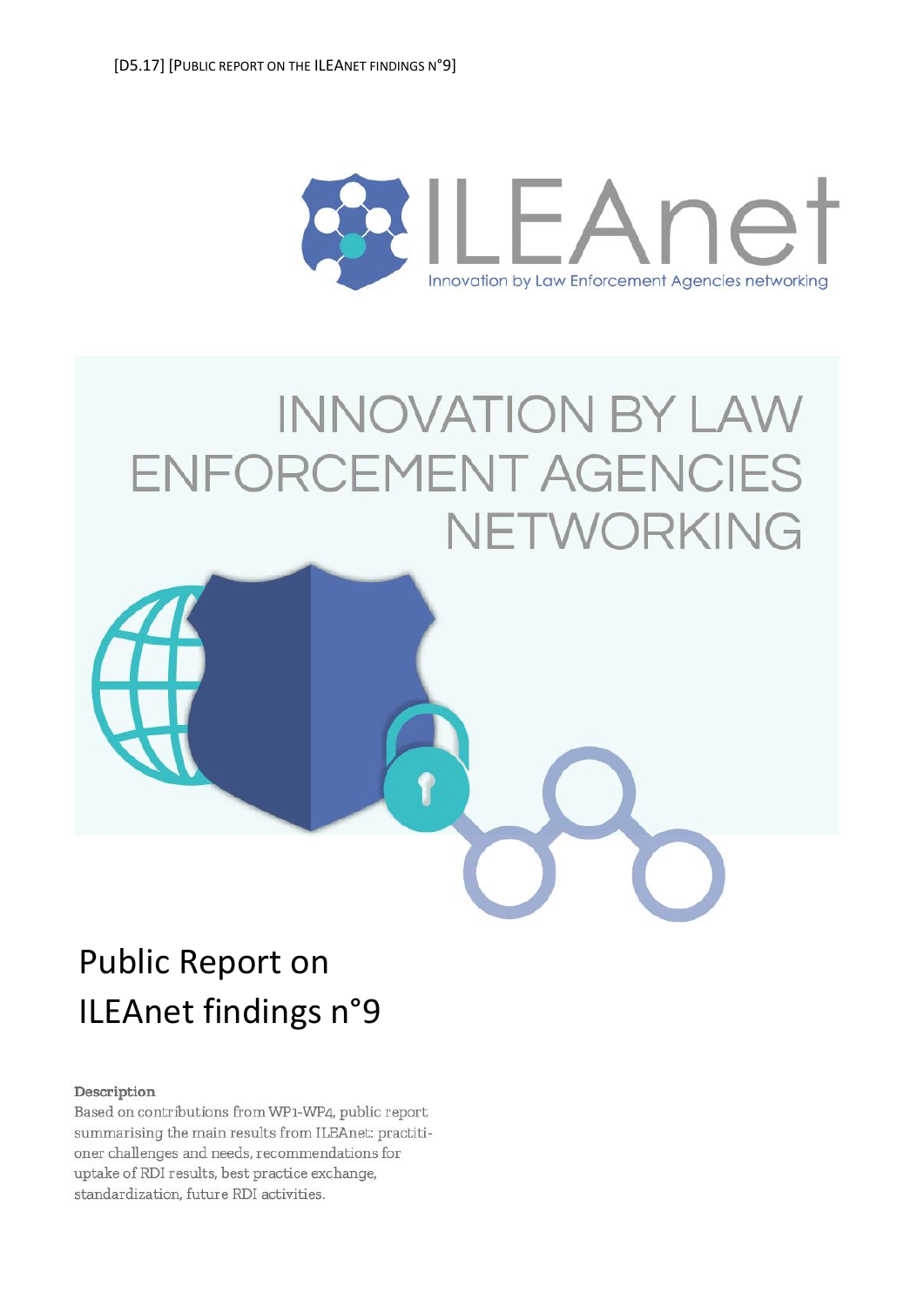# <span id="page-2-0"></span>Executive Summary

This public report aims to give an insight to the work performed within ILEAnet from month 49 to 54 (June – November 2021).

The ILEAnet Community has continued to live and grow. In November 2021, the community counted more than 280 members connected through the ILEAnet online platform, but their participation goes beyond their digital activities. A daily work is undertaken by the Community Management team to reinforce and boost the ILEAnet practitioners' and researchers' community. Given the global sanitary situation, ILEAnet's goal to build an online community of practitioners and researchers had more incidence.

One of the great accomplishments under the reporting period has been the exploration of the standardisation topic. Two specific activities have been carried out: the in-depth analysis of the areas of most common interest for future standardisation and the roll out of a Public Workshop dedicated to *Standardisation in security research* (hereafter referred to as PW4, see chapter about WP4 for further information).

The ILEAnet Project Uptake Process (IPUP), a qualitative process designed to support the uptake of existing innovative solutions, has been further explored thanks to a webinar held in collaboration with FOLDOUT and iProcureNet projects. Based on its previous experience with the ROBORDER IPUP webinar, ILEAnet has adapted its tools (such as the post webinar questionnaire) to explore the next steps for the solution uptake (see chapters about WP3 and WP4).

A continuous work is done to better involve practitioners in security research. It is ILEAnet's core mission to connect researchers and law enforcement practitioners through joint events (e.g. workshops) but also research-focused activities, such as in-depth studies.

During the reporting period, the two subcontracted studies have moved forward (see chapter about WP5 and WP6 for further information). The first one, which started in April 2021, studies *Information sharing mechanisms between European Law Enforcement Agencies*. The first two tasks have been completed and the team is now working on the final stage, which is the drafting of recommendations, based on the study's findings. The second study on *Age Determination assessment techniques* has been awarded and moved very fast, with two tasks completed. The team is now working on classifying the identified techniques in order of relevance and for different use cases. Both studies have performed states of the start and explored potential solutions to either a crosscutting (Information Sharing) or a specific (Age determination) need identified by the ILEAnet community. These studies will feed WP2.

The scientific coordination team has continued to propose a set of offers to researchers, in order to reinforce the connections among them and with practitioners. The INCs have fully taken over the scientific newsletter to disseminate information about practitionersresearchers and their activities in security research areas. The INCs have also actively participated in enlarging the ILEAnet community by inviting researchers and other law enforcement practitioners (see chapter about WP1).

In order to perpetuate its main findings, ILEAnet worked on defining and unfolding its sustainability plan, especially regarding the Knowledge Factory (see chapter about WP3). This work will be speed up in the coming weeks and the project team will design its final event (the ILEAnet Public Workshop 5) in that perspective.

As a wrap-up work, WP2 initiated a broad analysis activity, aiming at comparing the LEAs' challenges and needs analysed during the

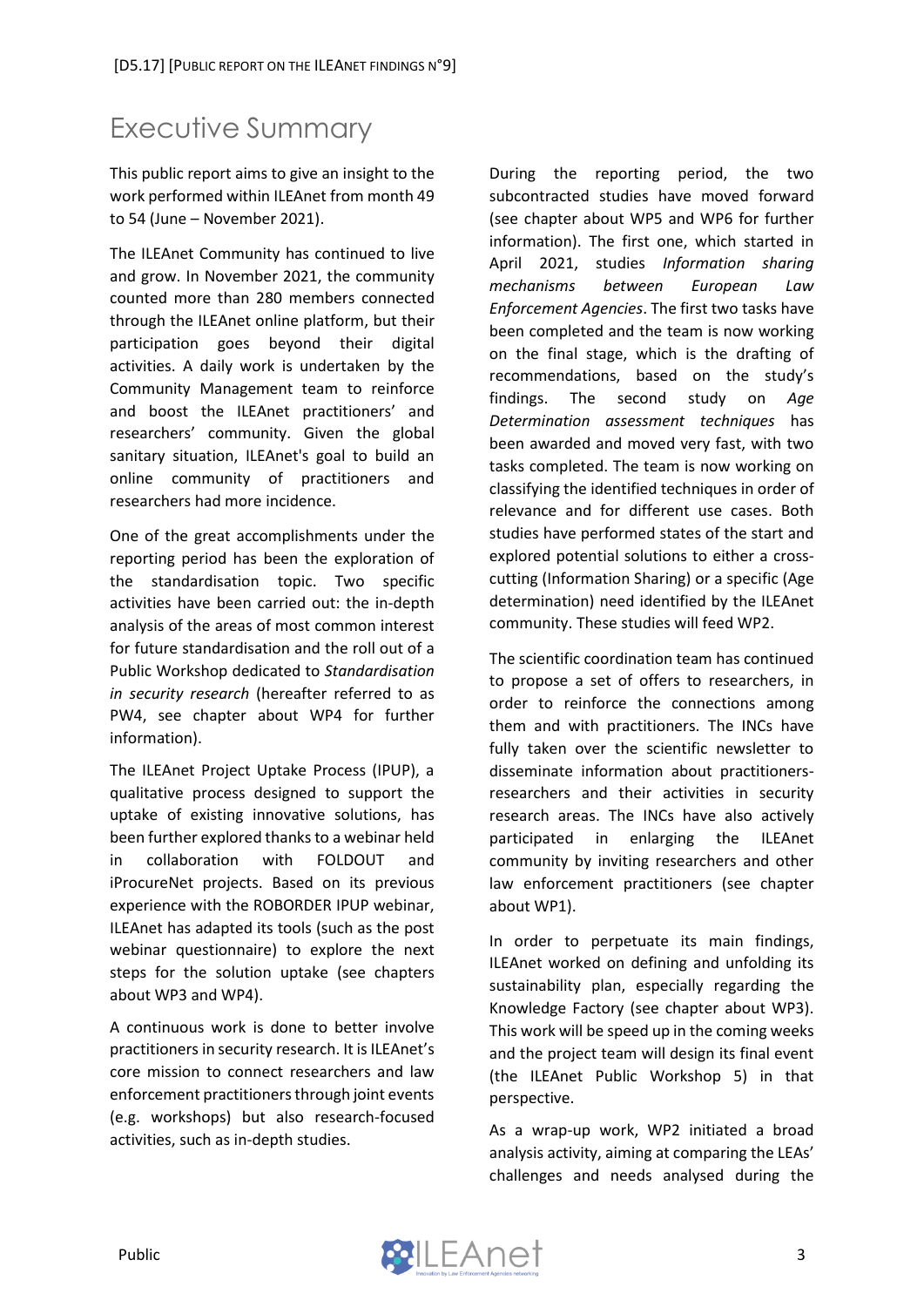course of the project, with current issues faced by practitioners.

A detailed description of the activities performed in each of the three technical WPs is provided in this report, and structured as follows:

- $\qquad \qquad \oplus$ Report of the general activities
- **Strategy for the next six months**

Furthermore, an additional section presents the crosscutting activities, not necessarily visible in the three technical work packages, but nonetheless crucial for the success of the project.

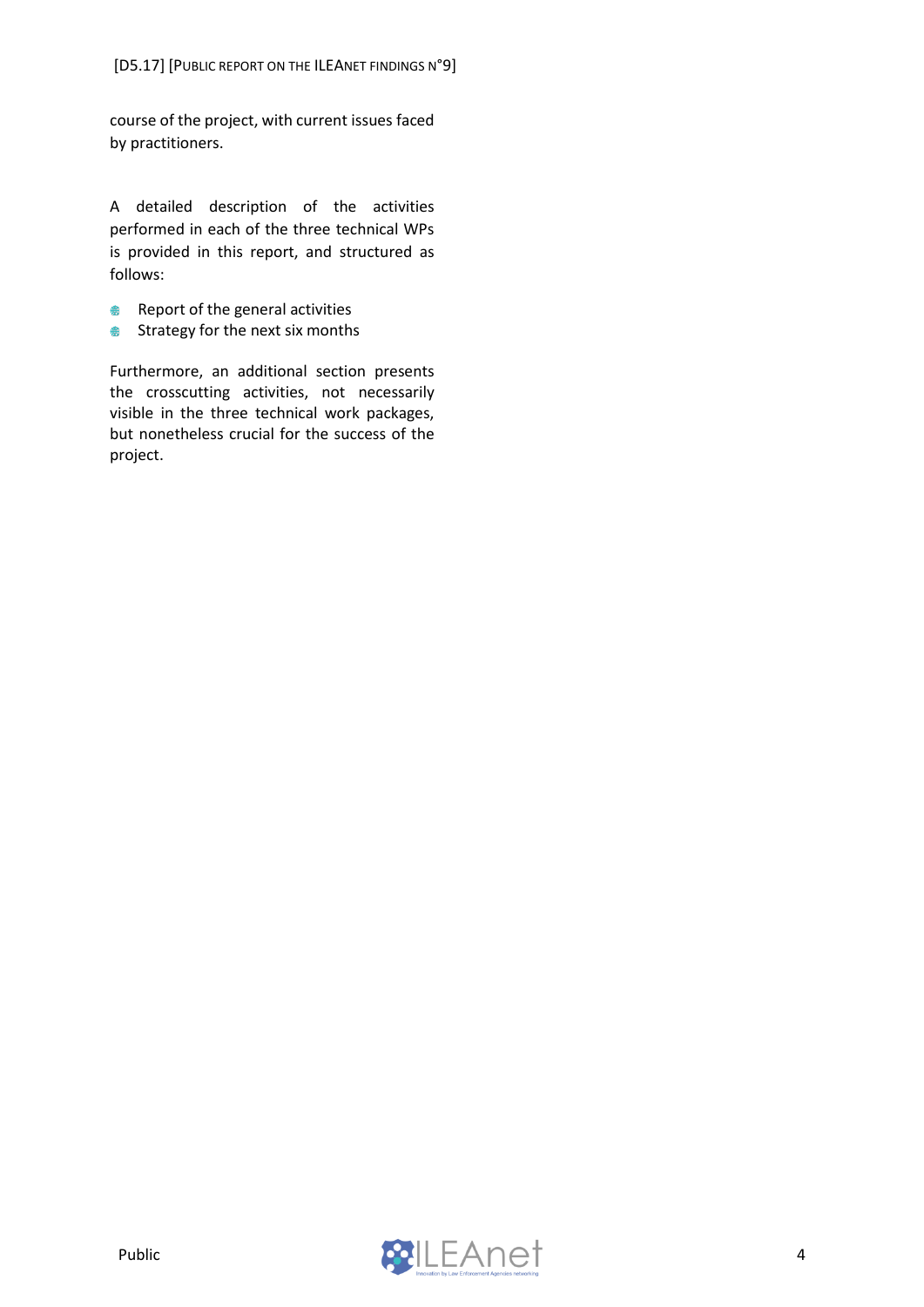# Table of content

| WP1: ILEAnet networking, including INC role and contribution to topic strands 10               |
|------------------------------------------------------------------------------------------------|
|                                                                                                |
|                                                                                                |
|                                                                                                |
|                                                                                                |
|                                                                                                |
|                                                                                                |
|                                                                                                |
|                                                                                                |
|                                                                                                |
|                                                                                                |
|                                                                                                |
|                                                                                                |
|                                                                                                |
|                                                                                                |
|                                                                                                |
| Annex 2 - Guidelines for research projects invited to present their work during ILEAnet Public |

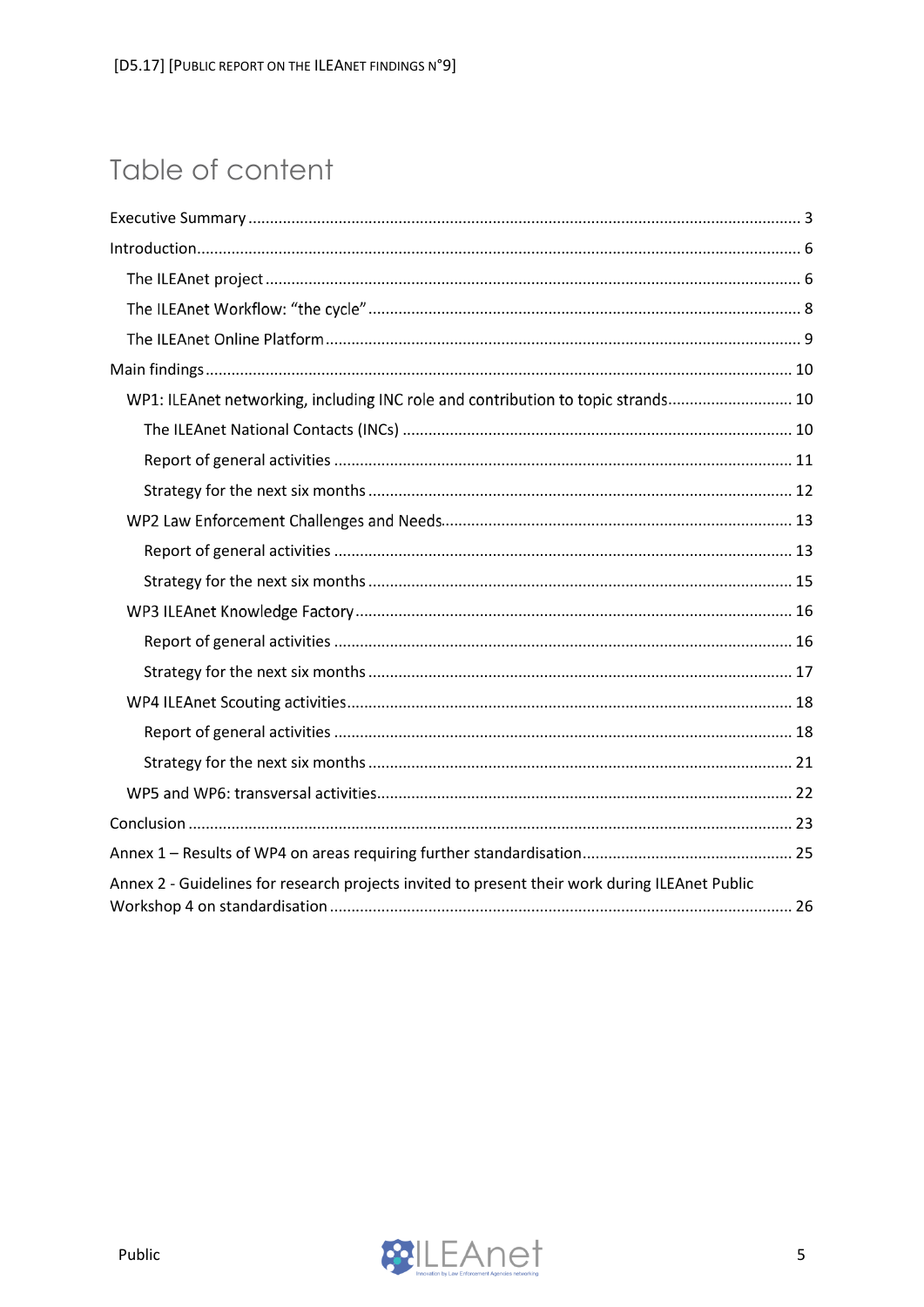# <span id="page-5-0"></span>Introduction

# <span id="page-5-1"></span>The ILEAnet project

ILEAnet is a European project funded by the European Union's Horizon 2020 research and innovation programme and launched on the 1st of June 2017 for a 5-year duration. The overall objective of ILEAnet is to build and develop a sustainable organizational Law Enforcement Agency (LEA) practitioners' network focused on Research, Development and Innovation (RDI). ILEAnet addresses LEA challenges, together with a community of individuals, including practitioners and experts from academia and industry, interesting in exchanging and collaborating in this area.

Detailed information about the project is available online (www.ileanet.eu).

The ILEAnet Network and Community were created adopting a two-way perspective: topdown and bottom-up.

Top-down:  $\blacksquare$ 

ILEAnet functions as a network of organisations. It is aligned with existing institutional structures respecting the corresponding institutional mandates and operational set-ups.

Bottom-up: ⋒

In addition, ILEAnet functions as a community of people who are interested in innovationcentred collaboration. Thereby, innovation is facilitated, and key LEA challenges are addressed.

The effective iterative interaction between these two approaches helps to identify needs and opportunities and prioritise suggestions with respect to future LEA-relevant RDI in the EU and national programmes, policies and standardisation efforts.



Figure 1: ILEAnet involved countries

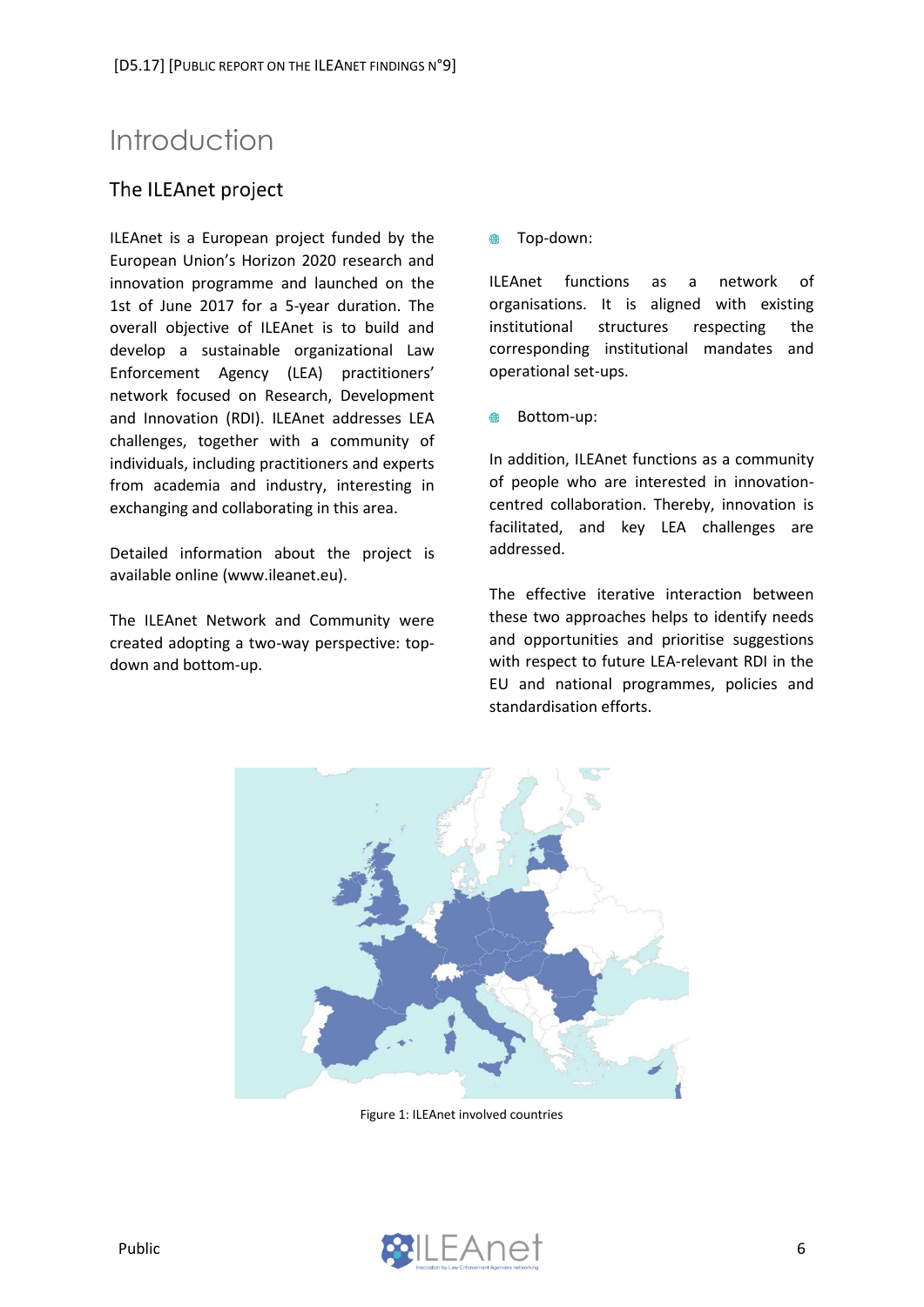21 partners from 17 countries are involved in the project. Most of them are practitioners, together with research centers and institutes (see the table below).

| <b>Organisation</b>                                                                                                                                                                                           | <b>Country</b>        |
|---------------------------------------------------------------------------------------------------------------------------------------------------------------------------------------------------------------|-----------------------|
| Federal Ministry of the Interior                                                                                                                                                                              | Austria               |
| Ministry of Interior - Bulgaria                                                                                                                                                                               | <b>Bulgaria</b>       |
| <b>Cyprus Police</b>                                                                                                                                                                                          | <b>Cyprus</b>         |
| Police of the Czech Republic                                                                                                                                                                                  | <b>Czech Republic</b> |
| <b>Estonian Police and Border Guard Board</b>                                                                                                                                                                 | <b>Estonia</b>        |
| <b>ARTTIC</b>                                                                                                                                                                                                 | <b>France</b>         |
| French Ministry of Interior                                                                                                                                                                                   | <b>France</b>         |
| Ecole Nationale Supérieure de la Police                                                                                                                                                                       | <b>France</b>         |
| Bavarian University of Applied Sciences for Public Service, Department of<br>Policing (in replacement of the Deutsche Hochschule der Polizei) <sup>1</sup> : to be<br>validated in the amendment under review | Germany               |
| Hungarian National police                                                                                                                                                                                     | <b>Hungary</b>        |
| University College Dublin, Centre for Cybersecurity & Cybercrime<br>Investigation                                                                                                                             | <b>Ireland</b>        |
| Ministry of Public Security                                                                                                                                                                                   | <b>Israel</b>         |
| Italian Public Safety Department, Ministry of Interior                                                                                                                                                        | Italy                 |
| <b>State Police of Latvia</b>                                                                                                                                                                                 | Latvia                |
| European Forensic Initiatives Centre                                                                                                                                                                          | <b>Poland</b>         |
| Police Academy in Szczytno                                                                                                                                                                                    | <b>Poland</b>         |
| Romanian Ministry of Internal Affairs                                                                                                                                                                         | Romania               |
| Slovakian Criminal Police, Ministry of Interior                                                                                                                                                               | <b>Slovakia</b>       |
| <b>ISEMI INSTITUTE</b>                                                                                                                                                                                        | <b>Slovakia</b>       |
| Unitad Central Intelligencia Criminal                                                                                                                                                                         | <b>Spain</b>          |
| Police Service of Northern Ireland                                                                                                                                                                            | <b>United Kingdom</b> |

Figure 2: ILEAnet Consortium

<sup>&</sup>lt;sup>1</sup> The organisation signed a non-disclosure agreement and its application to become an ILEAnet organisation member was included in the second amendment to the Grant Agreement submitted to the European Commission in July 2021.

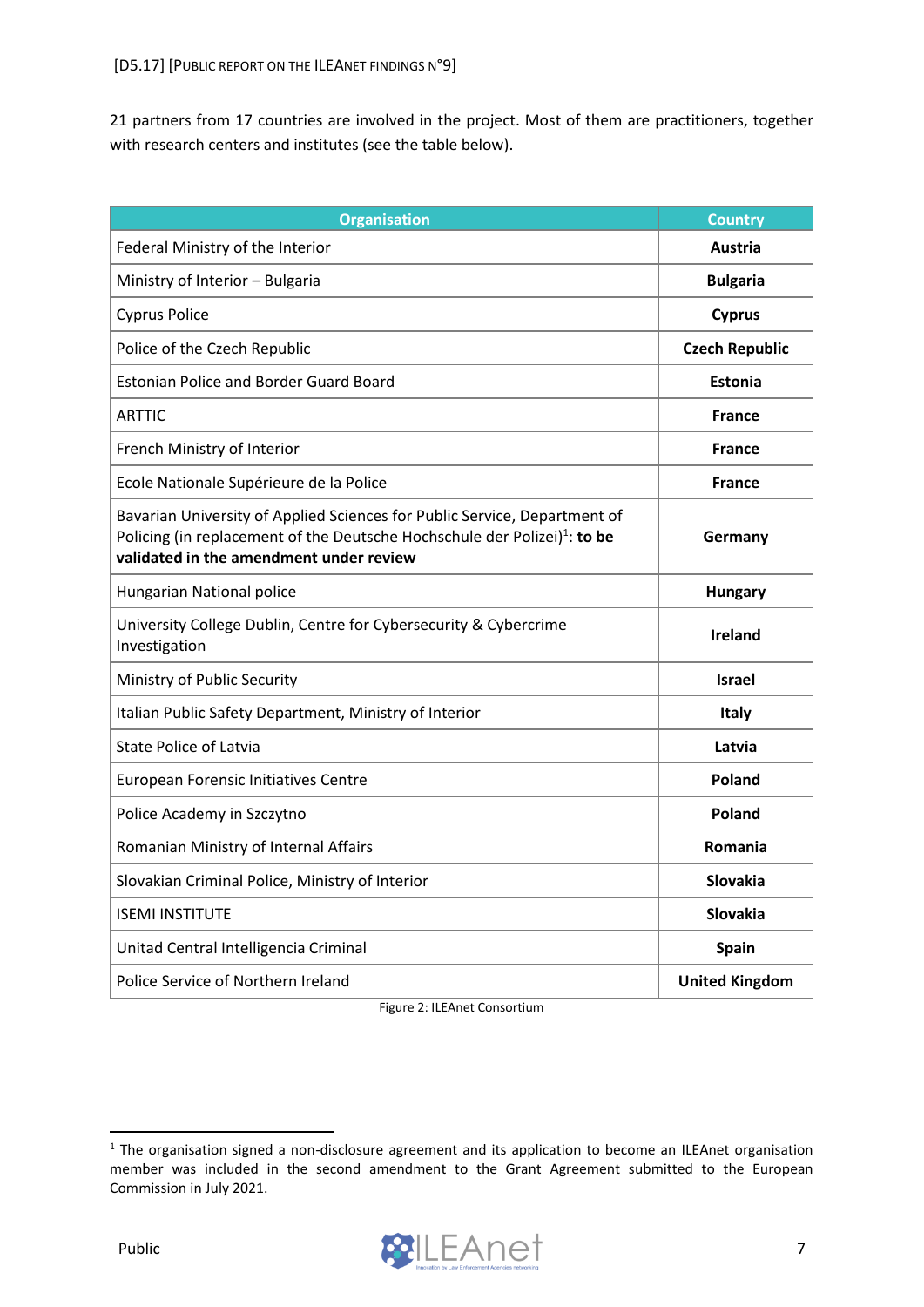# <span id="page-7-0"></span>The ILEAnet Workflow: "the cycle"

As laid out in the Description of the Action (DoA), ILEAnet workflow was to be implemented in annual cycles and articulated around three work packages, based on a close cooperation between interrelated work packages (WP2, WP3 and WP4). This cycle enables ILEAnet to:

- 1. Define practitioners' challenges and needs
- 2. Monitor, collect and organise the current state of the art and existing or recent research initiatives
- 3. Identify gaps, requirements, opportunities and priorities
- 4. Provide recommendations and feed them back to the Consortium.



It should be noted that the other work packages support the ILEAnet cycle, through the ILEAnet National Contacts and scientific referents' networks, the project management and scientific coordination, as well as numerous dissemination and communication activities.

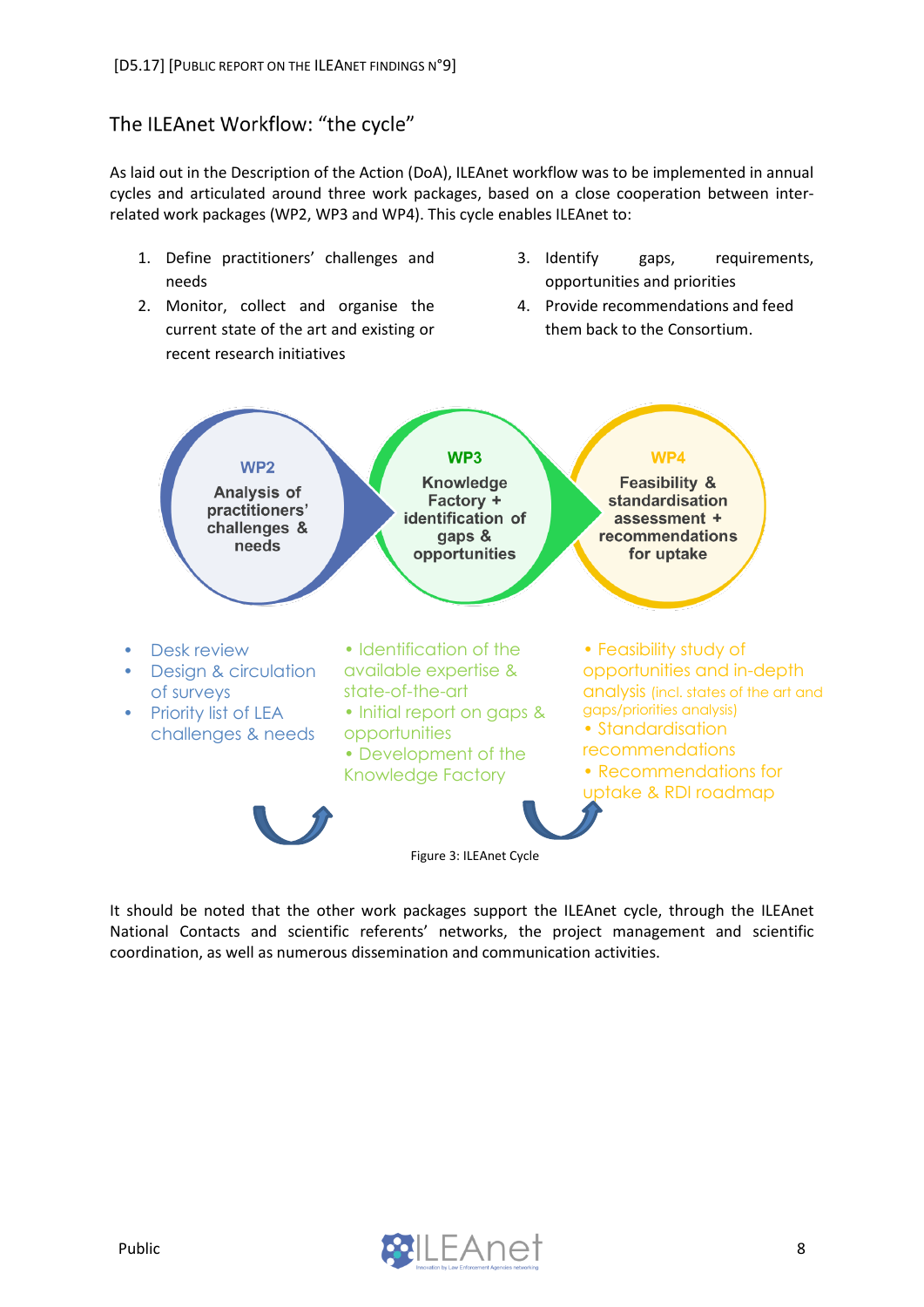# <span id="page-8-0"></span>The ILEAnet Online Platform

A collaborative space, encouraging discussions between European LEAs and researchers was created at the beginning of the project. The ILEAnet Online Platform, hosted in the Community Management Tool (CMT), allows an exchange between ILEAnet contributors. The ILEAnet Online Platform is structured with respect to the main topics raised by European practitioners. The interactions are monitored by several members of the ILEAnet team.

The ILEAnet Online Platform is continuously adjusted to the needs of the ILEAnet members.

During the reporting period, a special attention has been paid to easing the navigation in the platform. For instance, the landing page has been simplified (see Figure 4 below) and forum groups, which were no longer active, were closed.



Figure 4: ILEAnet Online Platform Landing page (screenshot of 07 December 2021)

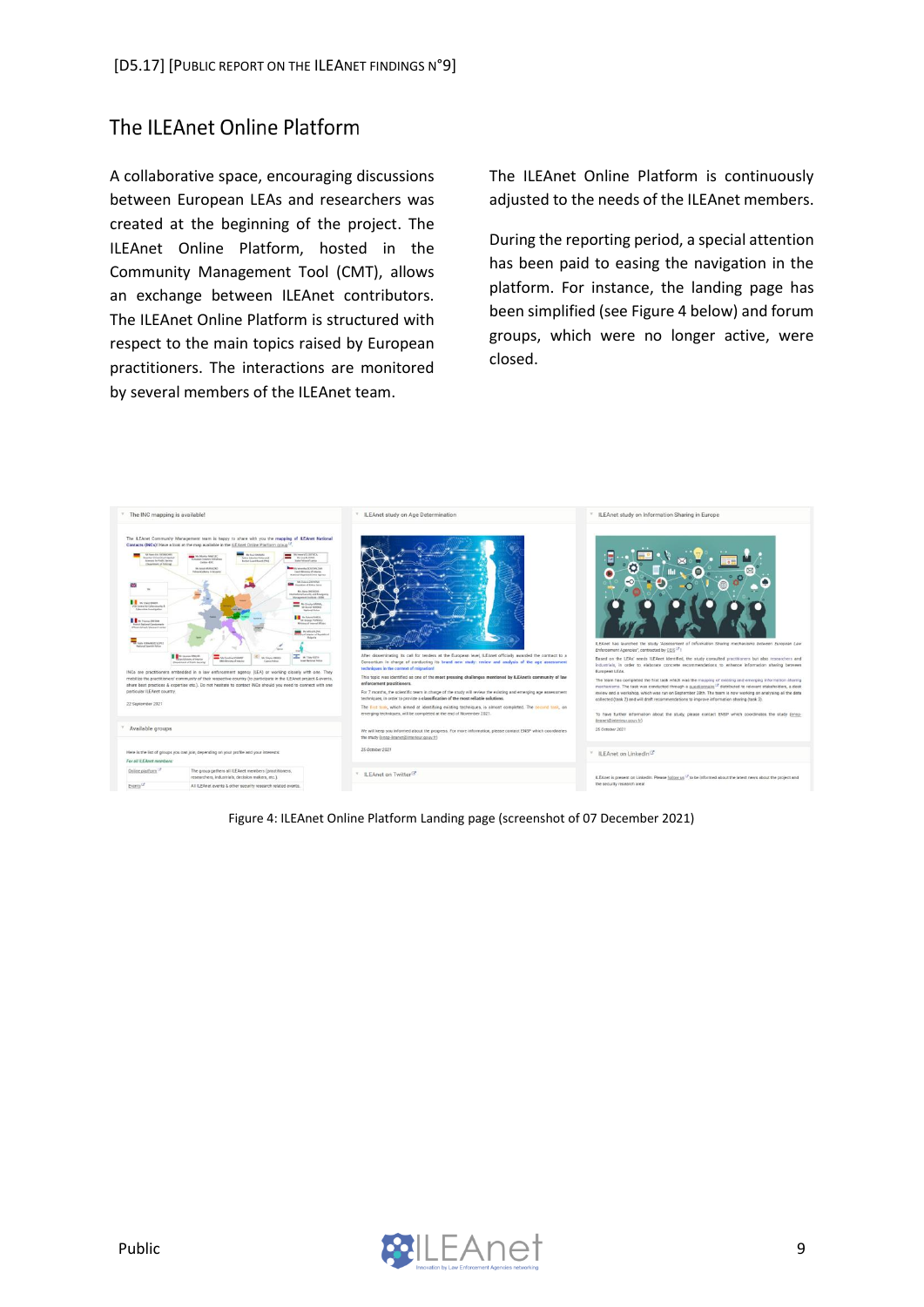# <span id="page-9-0"></span>Main findings

# <span id="page-9-1"></span>WP1: ILEAnet networking, including INC role and contribution to topic strands

WP1 aims at providing the resources and inputs from the ILEAnet National Contacts (INCs) and their respective national networks of practitioners, academia, industry and other stakeholders.

#### <span id="page-9-2"></span>The ILEAnet National Contacts (INCs)

As a reminder, ILEAnet is organised around ILEAnet National Contacts (INCs), who are

dedicated ILEAnet consortium members or Law Enforcement Agency (LEA) representatives from all involved member states. They are responsible for the functioning of their "national networks". Together with the Scientific Coordination and the Community Management teams, they ensure good quality of the online exchanges. They act as a hub for the ILEAnet bottom-up and top-down oriented activities.

| <b>Organisation</b>                                                                                                                                                                                                  | <b>Country</b>  | <b>INC</b>                                   |  |
|----------------------------------------------------------------------------------------------------------------------------------------------------------------------------------------------------------------------|-----------------|----------------------------------------------|--|
| <b>BMI- Ministry of the Interior</b>                                                                                                                                                                                 | Austria         | Caroline Schmidt                             |  |
| Ministry of Interior - Bulgaria                                                                                                                                                                                      | <b>Bulgaria</b> | Mila Lalova                                  |  |
| <b>Cyprus Police</b>                                                                                                                                                                                                 | Cyprus          | Chryso Angeli                                |  |
| Police of the Czech Republic                                                                                                                                                                                         | Czech Republic  | Veronika Bouchalova                          |  |
| <b>Estonian Police and Border Guard Board</b>                                                                                                                                                                        | Estonia         | Raul Savimaa<br>Hannes Jarvine               |  |
| French Ministry of Interior                                                                                                                                                                                          | France          | <b>Thomas Fressin</b>                        |  |
| To be validated in the amendment in<br>preparation: Bavarian University of Applied<br>Sciences for Public Service, Department of<br>Policing (in replacement of the Deutsche<br>Hochschule der Polizei) <sup>2</sup> | Germany         | Sven-Eric Fikenscher<br><b>Holger Nitsch</b> |  |
| Hungarian National police                                                                                                                                                                                            | Hungary         | <b>Kornel Borbas</b><br>Orsolya Varnai       |  |
| University College Dublin, Centre for<br>Cybersecurity & Cybercrime Investigation                                                                                                                                    | Ireland         | Cheryl Baker                                 |  |
| Italian Public Safety Department, Ministry<br>of Interior                                                                                                                                                            | Italy           | Elisabetta Ialongo<br>Lorenzo Rinaldi        |  |
| Israel National Police -Ministry of Public<br>Security                                                                                                                                                               | Israel          | <b>Tibby Roth</b>                            |  |
| Latvian State Police                                                                                                                                                                                                 | Latvia          | Inese Voloseviča<br><b>Ieva Klavina</b>      |  |

<sup>&</sup>lt;sup>2</sup> The organisation signed a non-disclosure agreement and its application to become an ILEAnet organisation member was included in the second amendment to the Grant Agreement submitted to the European Commission in July 2021.

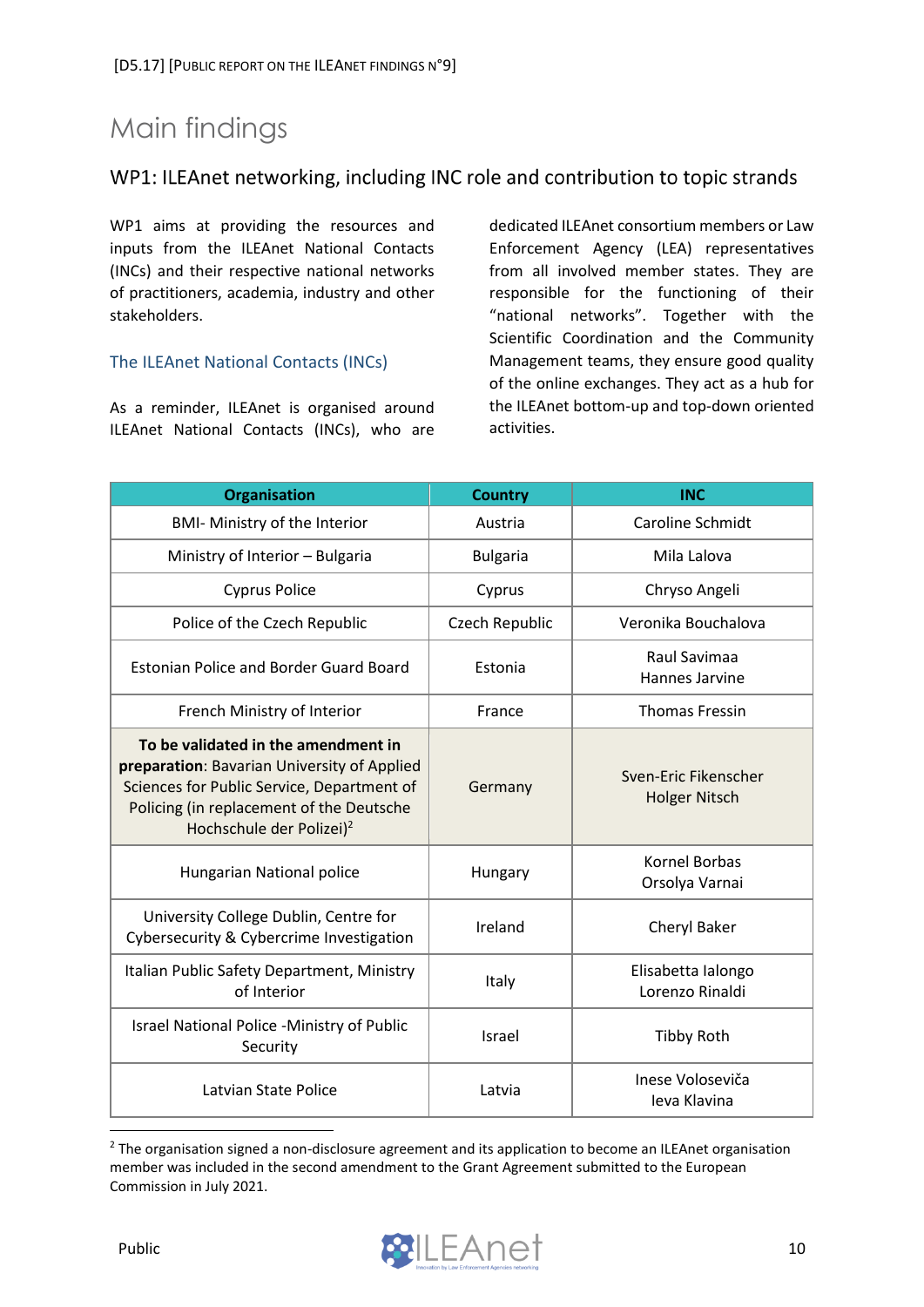| European Forensic Initiatives Centre<br><b>Foundation - EFIC</b>            | Poland         | Monika Pawelec                  |  |
|-----------------------------------------------------------------------------|----------------|---------------------------------|--|
| Institute for Research and Development of<br>the Police Academy in Szczytno | Poland         | Jakub Muraszko                  |  |
| Romanian Ministry of Internal Affairs                                       | Romania        | Gabriel Jancu<br>George Popescu |  |
| Presidium of Police Force                                                   | Slovakia       | Zuzana Zachova                  |  |
| <b>ISEMI INSTITUTE</b>                                                      | Slovakia       | Alena Dikosova                  |  |
| <b>Spanish National Police</b>                                              | Spain          | Pablo Fernández López           |  |
| Police Service of Northern Ireland                                          | United Kingdom | Under discussion                |  |

### <span id="page-10-0"></span>Report of general activities

INCs have three main missions within ILEAnet:

- Coordination of the ILEAnet national networks in their respective countries
- **EXECUTE:** Facilitation of the contributions from the national networks to ILEAnet
- **Expert contributions to ILEAnet.**

The WP1 activities for this six-month period can be summarised as follows:

INCs went on raising awareness about ILEAnet activities nationally. Some INCs were significantly active in promoting the project, such as the Polish INC, who connected ILEAnet with several Polish academics and law enforcement practitioners. The Italian INC benefited from ILEAnet events to connect with new partners and actively worked on enlarging its national law enforcement network.

The INCs have fully appropriated the scientific newsletter to share research-related news and projects with their European counterparts. The Italian and Czech INCs are a good example of this! As a reminder, ILEAnet offers the possibility to promote the work of researchers and practitioners having a researcher hat (see chapter about WP6).

The INCs' role was significant to enlarge the audience for the fourth ILEAnet Public Workshop, as they invited national counterparts and experts to participate in the discussions.

The INCs also contributed to inviting practitioners and researchers to the IPUP webinar run with FOLDOUT (see chapter about WP3) and to the workshop carried out in the frame of the *Information Sharing* subcontracted study (see chapter about WP6). The ILEAnet team warmly thanks the Latvian INCs who were able to propose a keynote speaker for the above mentioned workshop.

The INCs function not only as facilitators of their national networks but also as experts participating in discussions themselves, asking questions, sharing knowledge and interacting with the members in the ILEAnet Online Platform. Some INCs took the time to participate in the online platform and shared news about the EU security research agenda.

Similarly to the previous reporting periods, interactions between INCs and the ILEAnet team were supported by monthly teleconferences and the ILEAnet Coordination team offered interviews to new members to

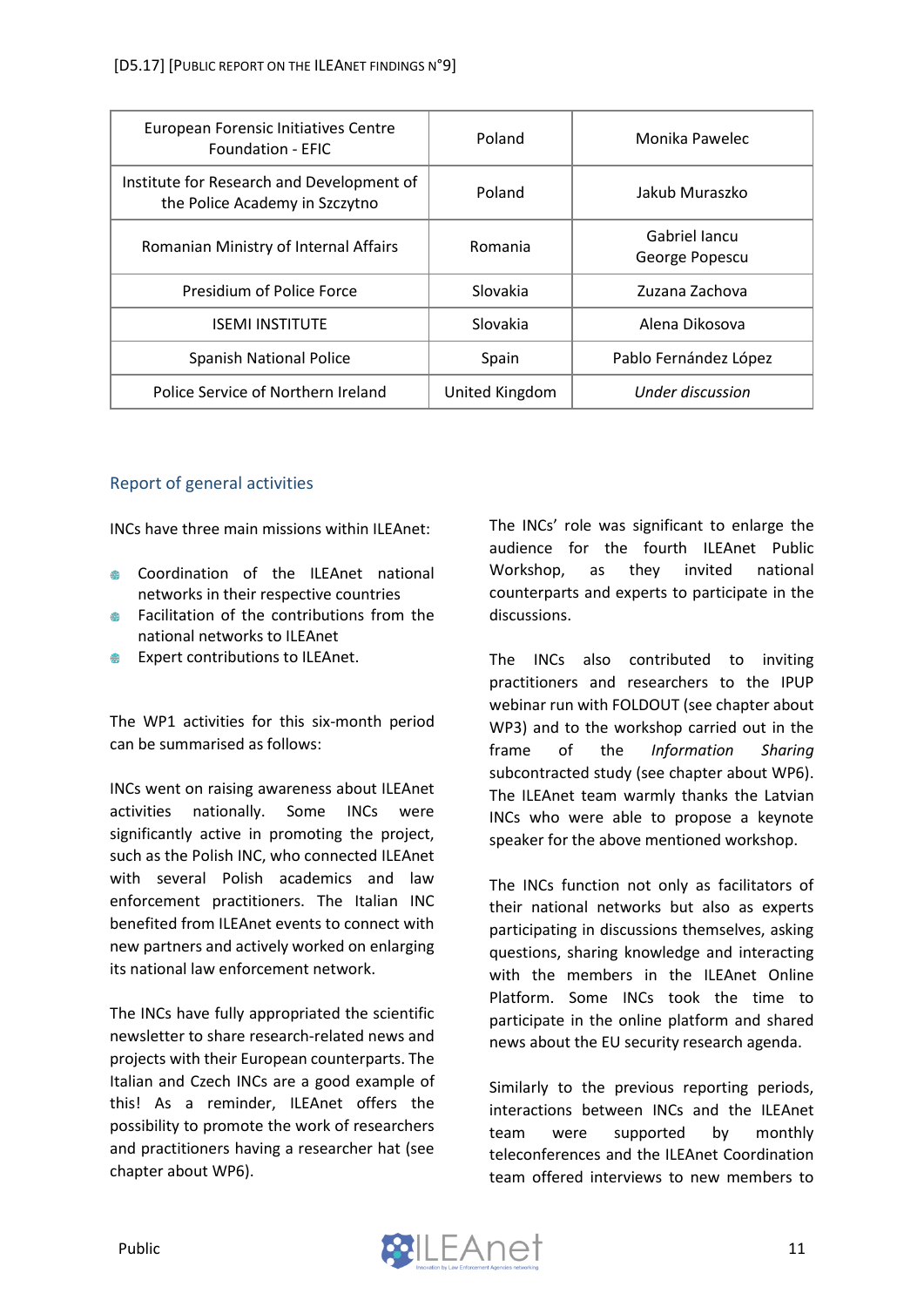welcome them in the project and facilitate their integration.

In addition, ILEAnet amplified INCs' networking opportunities (e.g., proposals of cooperation & collaboration for future research projects were offered to Estonian, French, German and Czech INCs).

And finally, yet importantly, INCs were surveyed by WP3 about their use of the Knowledge Factory, with the underlying idea of preparing the sustainability of this ILEAnet tool (see dedicated WP3 chapter below).

#### <span id="page-11-0"></span>Strategy for the next six months

Once again, the last months have shown how INCs play a key role in building and enlarging the network. Their effort will focus on increasing the number of members by enhancing the involvement of the national practitioners and researchers.

INCs will continue circulating information about ILEAnet activities and events in their respective countries and contribute to the Knowledge Factory thanks to information received from their respective networks.

Finally, the INCs will play a huge role in preparing ILEAnet final months and will be involved in the reflection about the project sustainability and the final public event (Public Workshop 5 – PW5).

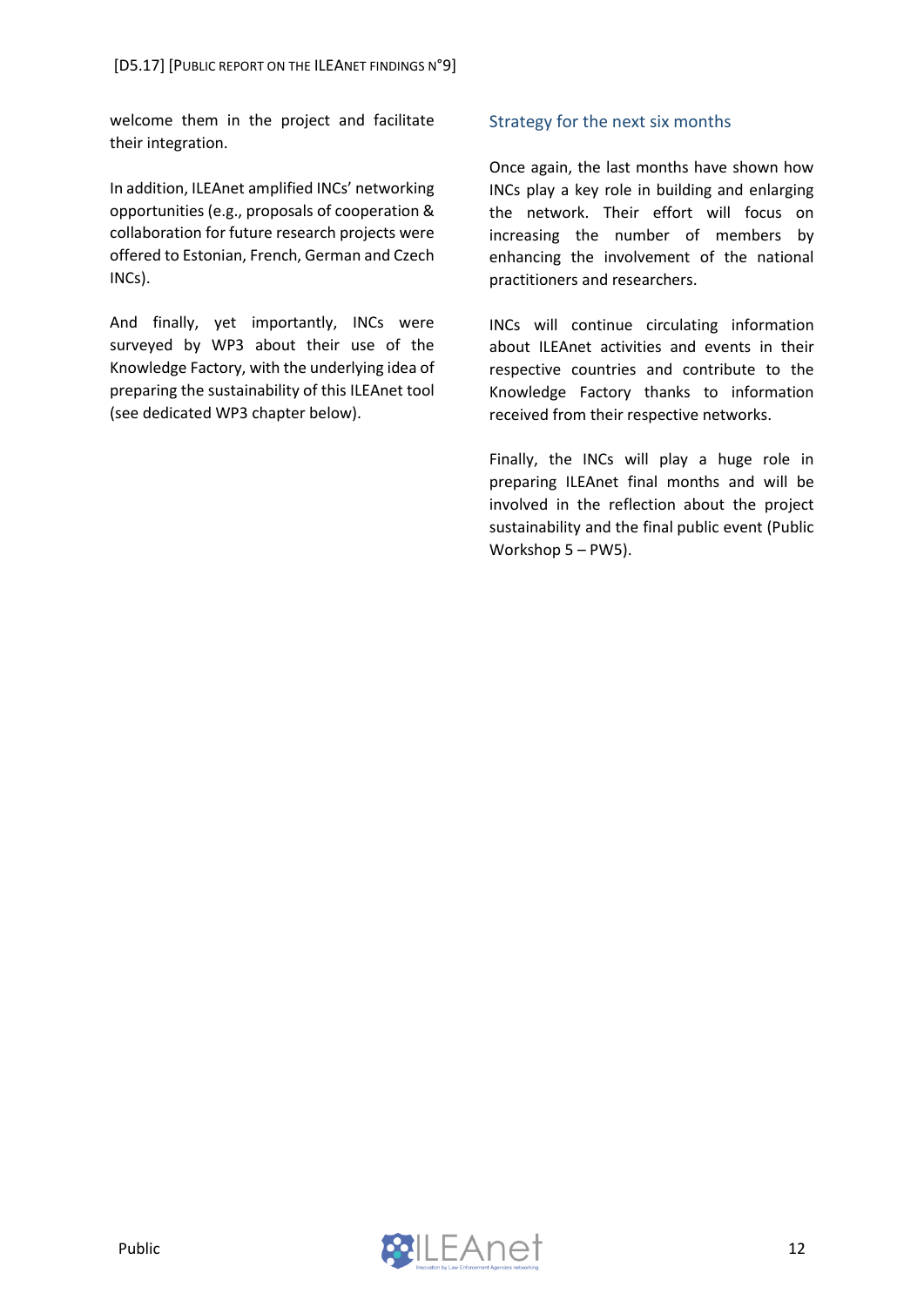# <span id="page-12-0"></span>WP2 Law Enforcement Challenges and Needs

WP2 aims to collect challenges and needs from Law Enforcement Agencies at the national and EU level, in order to facilitate solutions to these issues through research and development activities. The outputs from WP2 feed the WP3, by determining which angle to use to identify best practices and potential subjects for an indepth analysis.

WP2 is designed to collect and analyse the needs and challenges of LEA practitioners. The data collection is performed using three approaches:

- **Top-down, by suggesting topics based on** analysis of policy, strategic documents and strategic research agendas,
- **Bottom-up, by collecting inputs in open** surveys and non-directed interviews,
- **Analysis of surveys and observation of the** activities within the ILEAnet network.

#### <span id="page-12-1"></span>Report of general activities

*Trend analysis of LEAs challenges and needs, in comparison to WP2 previous analyses and surveys*

During the reporting period, as starting a new full ILEAnet research cycle would have been truncated by the end of the ILEAnet project, WP2 focused on preparing the analysis and survey that will research the trends in LEA challenges and needs. The objective is to summarise the previously analysed LEAs challenges & needs and present their dynamics & trends. The initial analysis has been outlined by WP2 and is summarized hereafter.

2003, due to the COVID-19 pandemic. Asylum seeking is still at a high level, despite a massive drop, with most asylum seekers coming from Venezuela, Afghanistan and Syria.

The COVID-19 pandemic drove migration policy changes in 2020. Travel restrictions, border closure and restrictions explain the drop in permanent immigrant flows, but Germany remained the main destination country for migrants in 2020.

Non-legal routes and actions are often still used to reach the EU. Besides the continuous routes across the Mediterranean to Southern Europe, new routes emerged, for example from Iraq via Byelorussia to the EU border in Poland and Lithuania. These results indicate that ensuring physical security and safety at the border may still be relevant for EU countries.

COVID-19 did not make illegally mediated migration activities disappear and migrants from some countries of origin (such as Afghanistan) are more likely to face human smuggling.

Illegal border crossings into the EU were slightly reduced in 2020 comparing with 2019, but both the long-term drivers of migration and the short- to medium-term effects of the COVID-19 pandemic may increase migration pressure. Finally, the additional challenge for LEAs is that it is often difficult to distinguish justified asylum seeking (because of physical danger in the country of origin) from economic migration and emerging potential threats to public safety and security.

#### Trends in migration ⋒

The pressure for migration to the EU has remained in recent years, even if migration flows dropped in 2020 to its lowest level since

Trends in Serious and Organised Crime

Serious and organised crime remains a key threat to the internal security of the EU. Approximately 40% of the criminal networks in

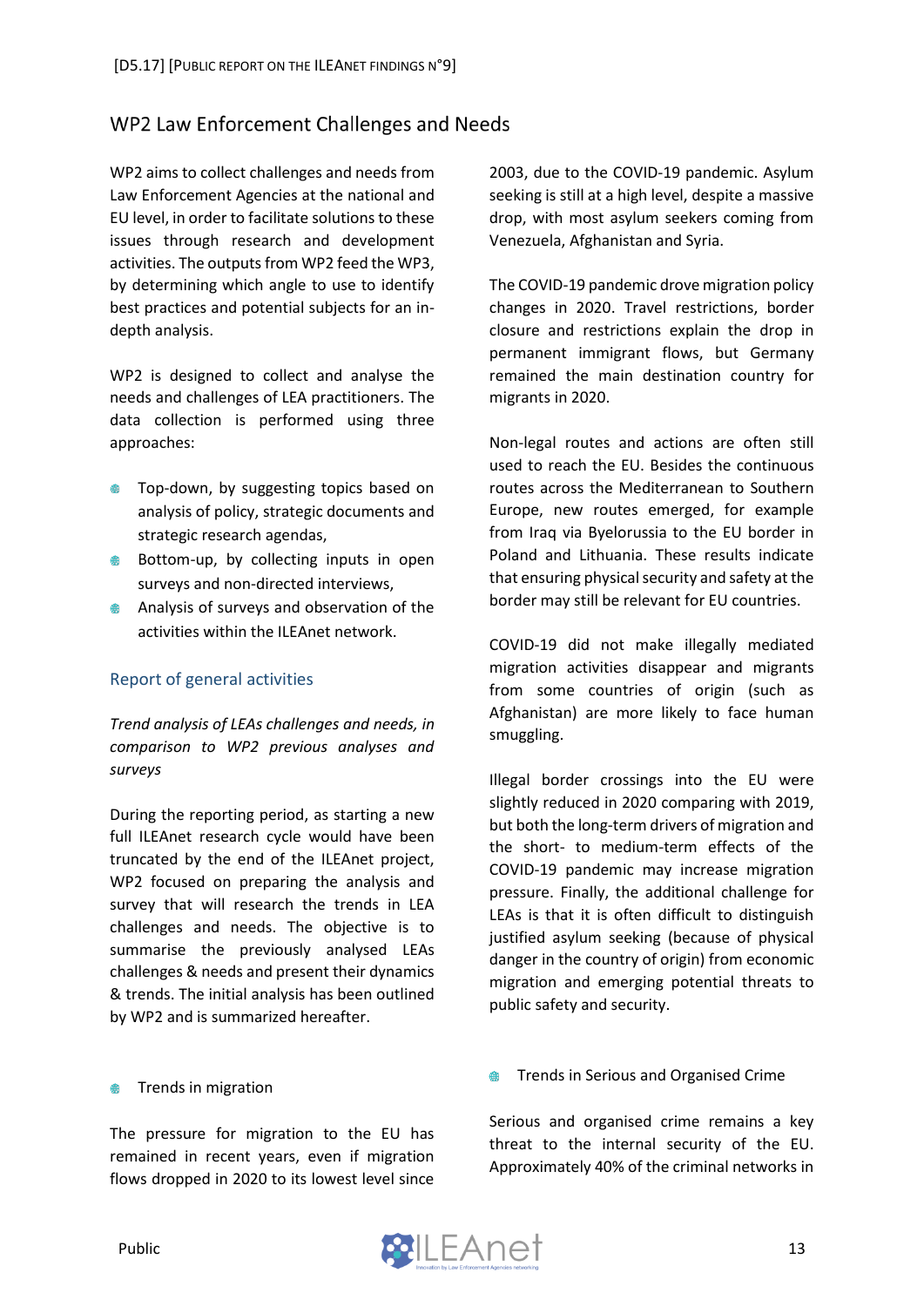the EU are involved in the trade of illegal drugs. Corruption and the abuse of legal business structures are key features of serious and organised crime in Europe (two thirds of criminals use corruption on a regular basis and more than 80 % of the criminal networks use legal business structures). Violence is a key part in the businesses of criminal networks active in the EU as well. Three future areas where organised crime may have interest to infiltrate were spotted by Europol:

- Digitalisation
- Geopolitical factors
- Green transition.
- Trend in Cybercrime  $\oplus$

Criminal activity in cybercrime has increased in recent years, and the pandemic has brought new criminal opportunities.

Ransomwares continue to be a key threat. Criminals use teleworking to scan potential targets' networks for security gaps. Online grooming has increased, benefiting from the increased time spent online by children.

At the same time, cybercriminals develop a more calculated target selection. Personal information and credentials are in high demand for all types of social engineering attacks.

Illegal markets have expanded to different encrypted communication channels due to increased legal action taken by law enforcement. Methods and tools used by cybercriminals are increasingly adopted in other crime areas and the digital criminal ecosystem continues to evolve.

The pandemic has also increased many related online threats: COVID-19 narratives for the online sale of counterfeit medical products, phishing attacks that mimic the emails of health authorities, use of remote working options or governmental suggestions in order to collect sensitive data from the potential victims, etc.

#### Trends in Terrorism and the state of

The number of terrorist attacks is continuously stable in recent years. However, there are some trends that should be taken into account: the number of completed jihadist attacks in Europe in 2020 doubled in comparison with 2019 and all completed jihadist terrorist attacks were carried out by lone actors in most cases using unsophisticated attack methods. The attackers had different background that make prevention more difficult.

Prisons continue to be a place of radicalisation and recruitment by terrorists.

The pandemic did not modify the modus operandi of terrorist behaviours. Restrictions on travel and physical meetings might have led to increased online consumption of terrorist and extremist content and networking.

Based on the analysis, a survey (survey #9 on identifying the trends in challenges and needs of Law Enforcement Agencies in fighting (cyber)crime, terrorism and illegally mediated migration) will be launched in February 2022 and has already been elaborated. The questionnaire will capture the dynamics of LEAs external environment and trends, as well as potential new challenges and needs for LEAs, and compare those results with the initial desk reviews and surveys (ILEAnet Surveys #1 to #8). The final results will be presented in the next WP2 deliverable.

#### *Monitoring of the online discussions*

WP2 continued monitoring the activities and discussions of LEAs on the ILEAnet Online Platform and this activity is ongoing. No new

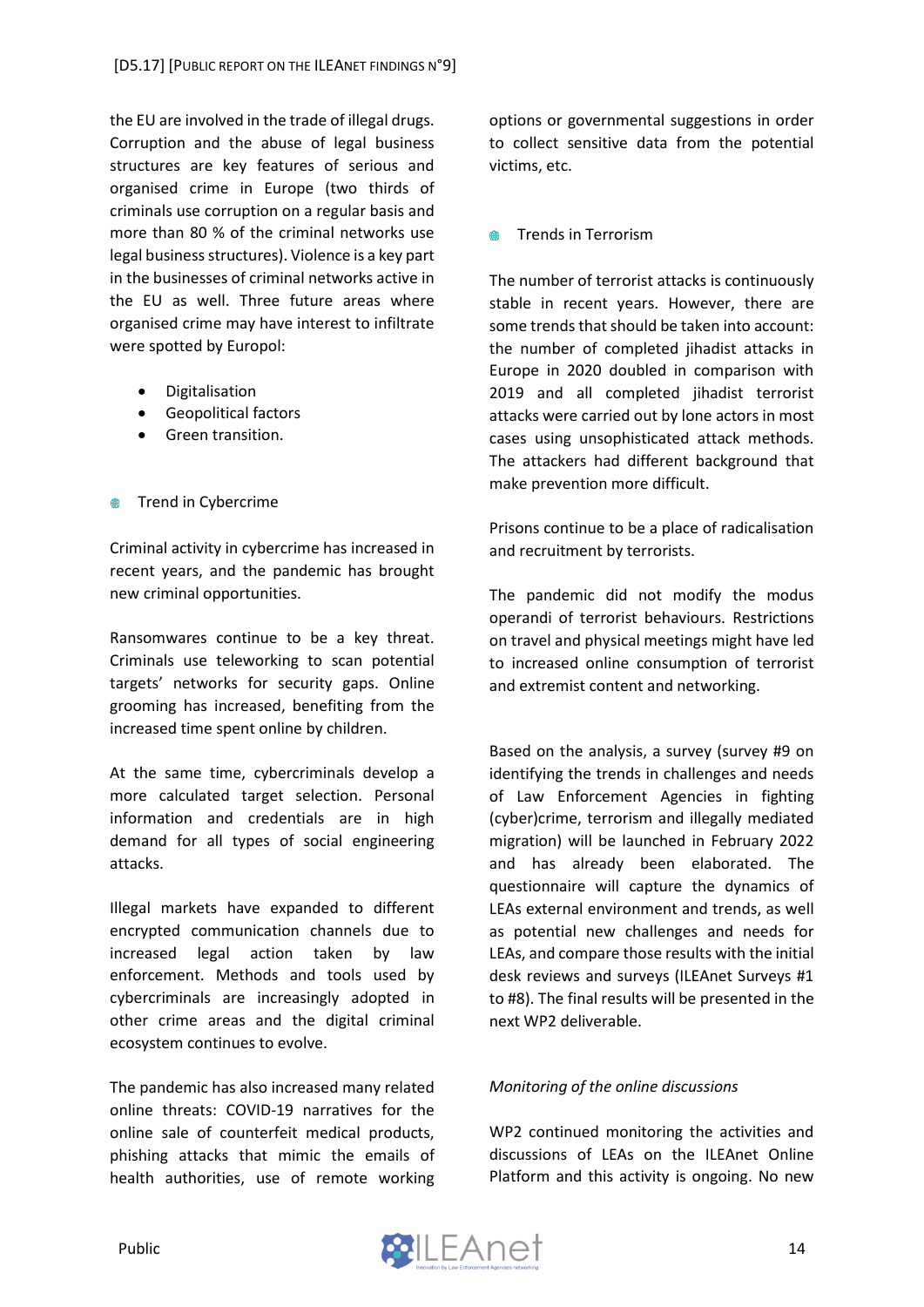discussions were raised during the reporting period.

#### *Connecting with the EU environment to learn and share LEAs needs*

As mentioned in the previous public deliverable, ILEAnet is collaborating with other European RDI projects and EU organisations. In this way, WP2 is working on strengthening the cooperation with iProcureNet (a H2020 project focused on joint procurement). A publicly available summary of LEAs challenges and needs will be presented in the next WP2 deliverable and sent to the iProcureNet team.

In addition, ILEAnet established contacts with Europol Innovation Lab through the involvement of the ILEAnet coordinator (French Ministry of Interior) in the [STARLIGHT](https://cordis.europa.eu/project/id/101021797) project and in the Artificial Intelligence Core Group.

#### <span id="page-14-0"></span>Strategy for the next six months

The WP2 team will concentrate on the trend analysis of LEAs' challenges and needs,

comparing it to the initial desk reviews and the 8 ILEAnet Surveys already carried out. The analysis about the trends and potential new challenges and needs for LEAs will be completed and a conclusive survey (the ILEAnet Survey #9) will be conducted to obtain the current opinions of LEAs. Results will be included in the next WP2 deliverable.

In addition, WP2 will devise a publicly available version of the description of WP2 methodology and results.

The WP2 team will participate in the final ILEAnet Public Workshop (PW5) by presenting the methodology for collecting LEAs challenges and needs (identified as one of ILEAnet assets) and outlining respective important findings and results.

Besides those important tasks, WP2 will analyse and feed the relevant information to the ILEAnet Knowledge Factory and continue monitoring the activities and discussions of LEAs on the ILEAnet Online Platform, capturing emerging topics and facilitating the discussions for a smooth networking of LEAs.

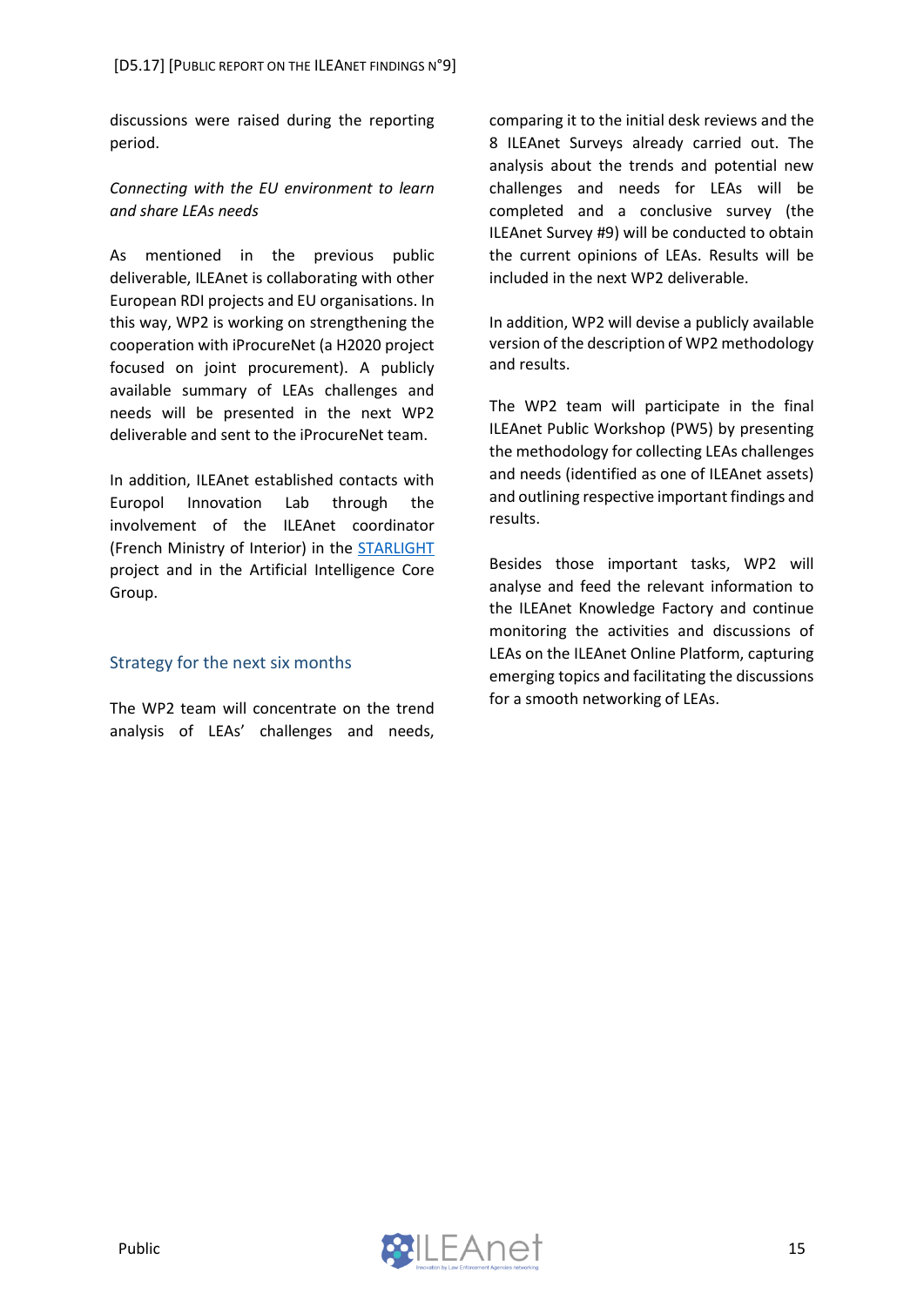### <span id="page-15-0"></span>**WP3 ILEAnet Knowledge Factory**

During the reporting period, WP3 work has been steered by the review meeting the ILEAnet project had with the European Commission in July 2021. Two main activities were thus conducted:

- Development of and reflection on the ⋒ sustainability of the ILEAnet wiki (the ILEAnet Knowledge Factory)
- **Finalisation of the IPUP process**

#### <span id="page-15-1"></span>Report of general activities

#### *Knowledge Factory*

WP3 mostly concentrated on reflecting on the sustainability of the Knowledge Factory as an exploitable asset. As a reminder, the Knowledge Factory is a specific room on the ILEAnet Online Platform encompassing all security-related materials (reports, white papers, national and international research projects, scientific publications, webinar presentations, etc.).

All ILEAnet users are encouraged to contribute to the body of knowledge with their own expertise or experiences, add value and applicability to the information by evaluating knowledge, and search the Knowledge Factory to find ideas, solutions, events, collaboration opportunities in Europe and internationally. In November 2021, there were more than 600 references of information available in the Knowledge Factory, at the disposal of the ILEAnet Community, but despite the encouragement of individuals outside WP3, the tool feeding is only performed by WP3 contributors. In order to continue populating the Knowledge Factory, a 'push' rather than a 'pull' approach was chosen. Relevant entries are published in the ILEAnet scientific newsletter, every 2 months.

During the reporting period, significant preparatory work has been done to support the development of a sustainability plan for the Knowledge Factory.

- WP3 has begun working on consolidating any information held across the ILEAnet Online Platform that is currently not stored in the Knowledge Factory. This will ensure that all relevant and useful information has been captured in one single location.
- INCs were surveyed on the quality and ● usefulness of the Knowledge Factory. The few responses received showed very positive feedback. The survey showed that the INCs regularly use the Knowledge Factory and share information with their network. However, the 'recommendation' functionality is poorly used. All respondents asserted that the Knowledge Factory should continue as a valuable resource beyond the lifetime of the project. The ILEAnet team will pay a special attention to those results when preparing the exploitation plan of the Knowledge Factory and an infographic presenting the key results of the survey is being designed.

#### *IPUP (ILEAnet Project Uptake Process)*

WP3 further explored the IPUP (ILEAnet Project Uptake Process) initiative thanks to the delivery of a targeted uptake webinar with [FOLDOUT.](https://foldout.eu/) The latter was a research project having received one of the highest levels of feedback following the third Public Workshop (PW3).

To increase the response rate to the webinar survey, the delivery format was slightly changed by including the questionnaire as a live activity.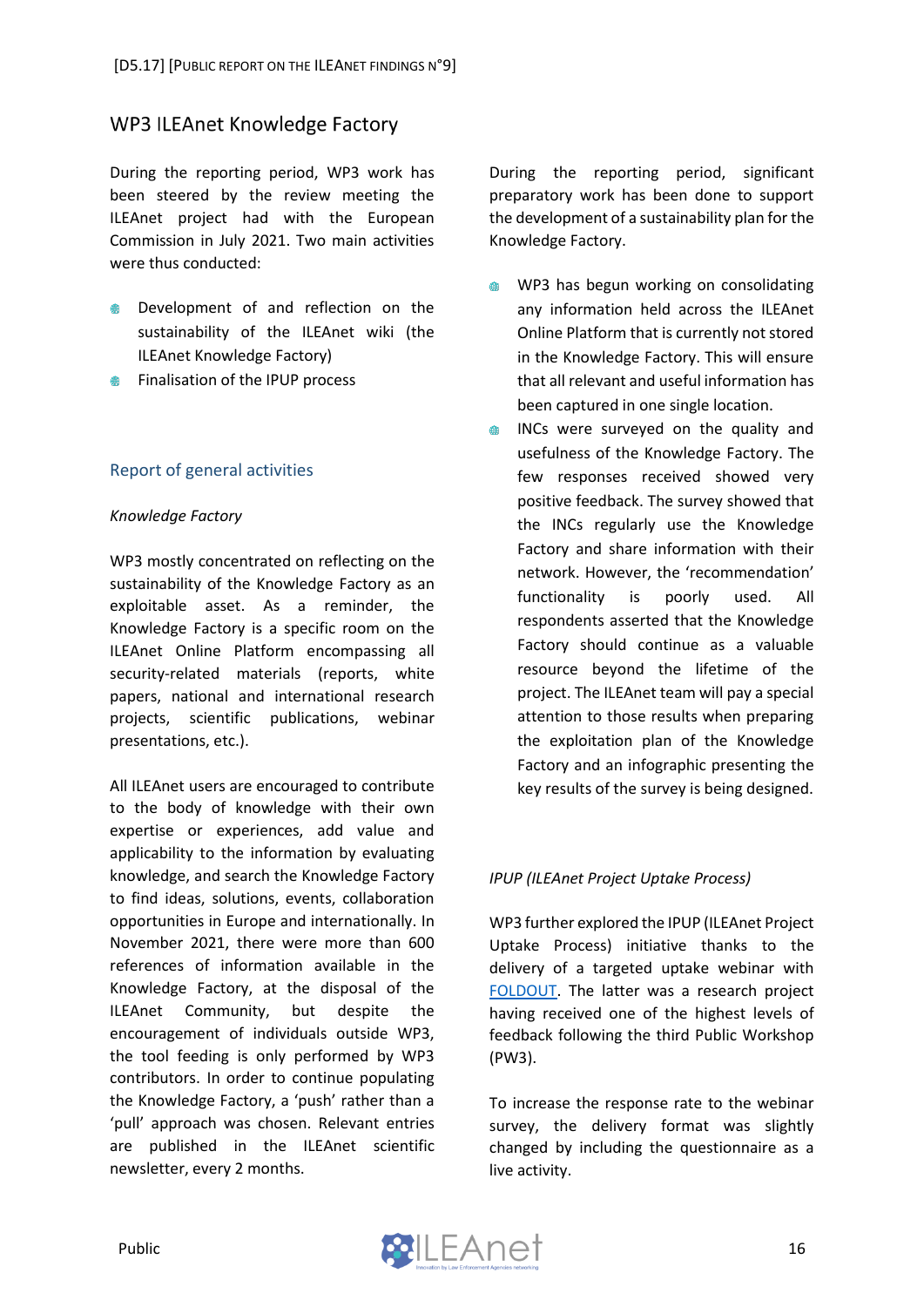The webinar, held on 16 September 2021, gathered more than 60 participants, mainly law enforcement representatives interested in border surveillance.

Similarly to the previous IPUP webinar (carried out with [ROBORDER\)](https://roborder.eu/), participants were provided with an information pack prior to the event to allow time for a deeper dive into the solution. The information pack included the original TELOS survey, the scenario and the Project ID card developed for PW3 and the original project presentation.

During the event, the FOLDOUT team succeeded in presenting their solution for border surveillance with many videos and photos, which increased participants' interest. However, and despite the simplicity of the questionnaire (with Yes/No questions), responses to the live survey were low.

The few responses received showed that most respondents assessed that even if the solution was suitable for commercialisation (and their organisations would be interested in purchasing such a technology), the solution was also suitable for further development and standardisation (the responses were further analysed by WP4, see next chapter). The ILEAnet IPUP webinar opened exploitation opportunities for FOLDOUT thanks to the connection with a broad range of European and international LEAs and with iProcureNet representatives, who delivered a short presentation about procurement that may help exploring exploitation opportunities.

#### <span id="page-16-0"></span>Strategy for the next six months

During this reporting period, WP3 prepared the ground for the sustainability of the ILEAnet project by collecting valuable feedback from INCs on the Knowledge Factory and running an additional IPUP cycle from end to end.

The following months will be dedicated to the consolidation of the ILEAnet Knowledge Factory and the development of exploitation plans for the IPUP and the Knowledge Factory, which are identified as two ILEAnet assets.

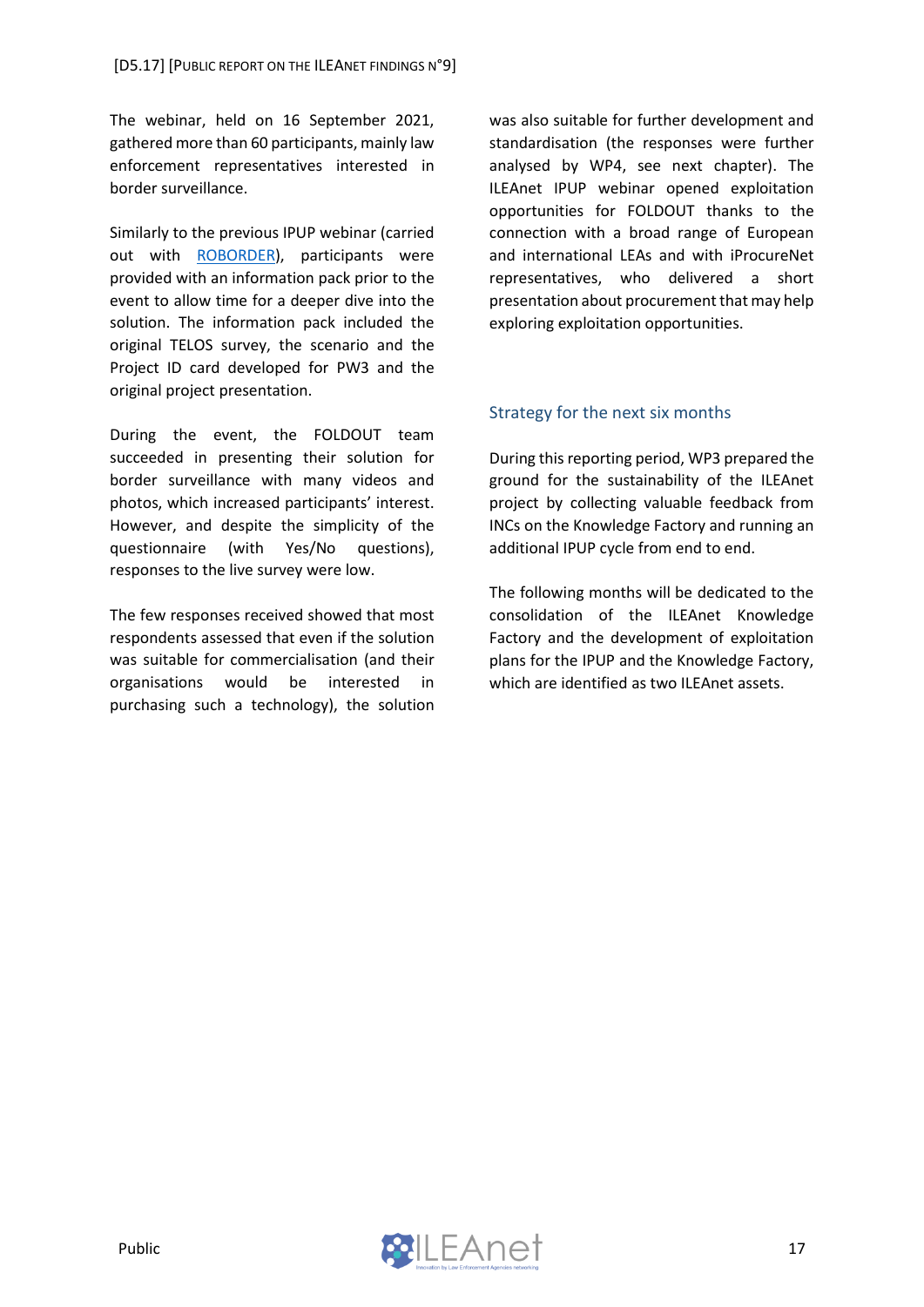### <span id="page-17-0"></span>**WP4 ILEAnet Scouting activities**

During this reporting period, WP4 has been mainly concerned with its standardisation mission, but has also been involved in the finetuning of IPIP and IPUP processes and the two in-depth subcontracted studies.

#### <span id="page-17-1"></span>Report of general activities

#### *Standardisation*

Most of WP4's work for the reporting period was dedicated to the completion of the fourth ILEAnet Public Workshop (PW4), dedicated to *Standardisation in security research,* and to the analysis of the event's outputs. As mentioned in the previous public report, prior to the workshop, WP4:

- **a** had been involved in the preparation and design of this online event, and
- **e** led a survey with the ILEAnet LEA community to identify areas requiring further standardisation in several domains (terrorism, cybercrime, serious & organised crime and illegal migration, and a 5<sup>th</sup> category related to the involvement of LEAs in Research, Development and Innovation – RDI – projects).

WP4 made sure to dedicate several PW4 sessions to present and discuss the ILEAnet work on standardisation.

First of all, a dynamic session was designed on Day 1 of the PW4 to present to and prioritise with the participants the areas for further standardisation in the 4 ILEAnet domains (terrorism, cybercrime, serious & organised crime and illegal migration). This session was entitled: "*Standardisation domains in security: reflecting on the findings and analysis from ILEAnet studies and identifying priority domains".* After a description of the methodology and a presentation of the proposals for each domain, participants were

invited to interactively rank the ILEAnet identified areas based on the level of urgency and the level of importance. The results are presented in Annex 1.

After the Public Workshop 4, WP4 conducted a broad analysis to compare the areas suggested by LEAs with the existing EU standards. WP4 also investigated the H2020 Secure Societies calls to spot any projects developing standards related to the ILEAnet proposals. The whole work conducted to identify areas requiring standardisation was compiled, presented and summarised in a final report titled 'Law Enforcement Agencies priorities as regards domains requiring more standardisation', which has been submitted in November 2021 to the European Commission. This report will be a strong basis to draft the final ILEAnet recommendations.

The second PW4 presentation moderated by WP4 took place on Day 3 under the session "*Promoting and improving security practitioners' involvement in RDI: what role for standards?* and was entitled *"Towards standards: reflecting on findings and results from the ILEAnet study on ways to promote and improve security practitioners' involvement in Research & Innovation*". After ILEAnet Scientific Facilitator (ENSP) shared the ILEAnet brainstorming results, WP4 presented LEAs' standards proposals in Research, Development and Innovation, obtained via the previously mentioned survey. Indeed, the ILEAnet LEA community was surveyed to see if they had any ideas of standards, which would improve their participation in RDI projects. The results of the consultation were presented and openly discussed with the participants of the Public Workshop 4 (incl. ILEAnet members, LEA representatives, the external experts on standardisation from CEN-CENELEC Technical Committees and other structural initiatives).

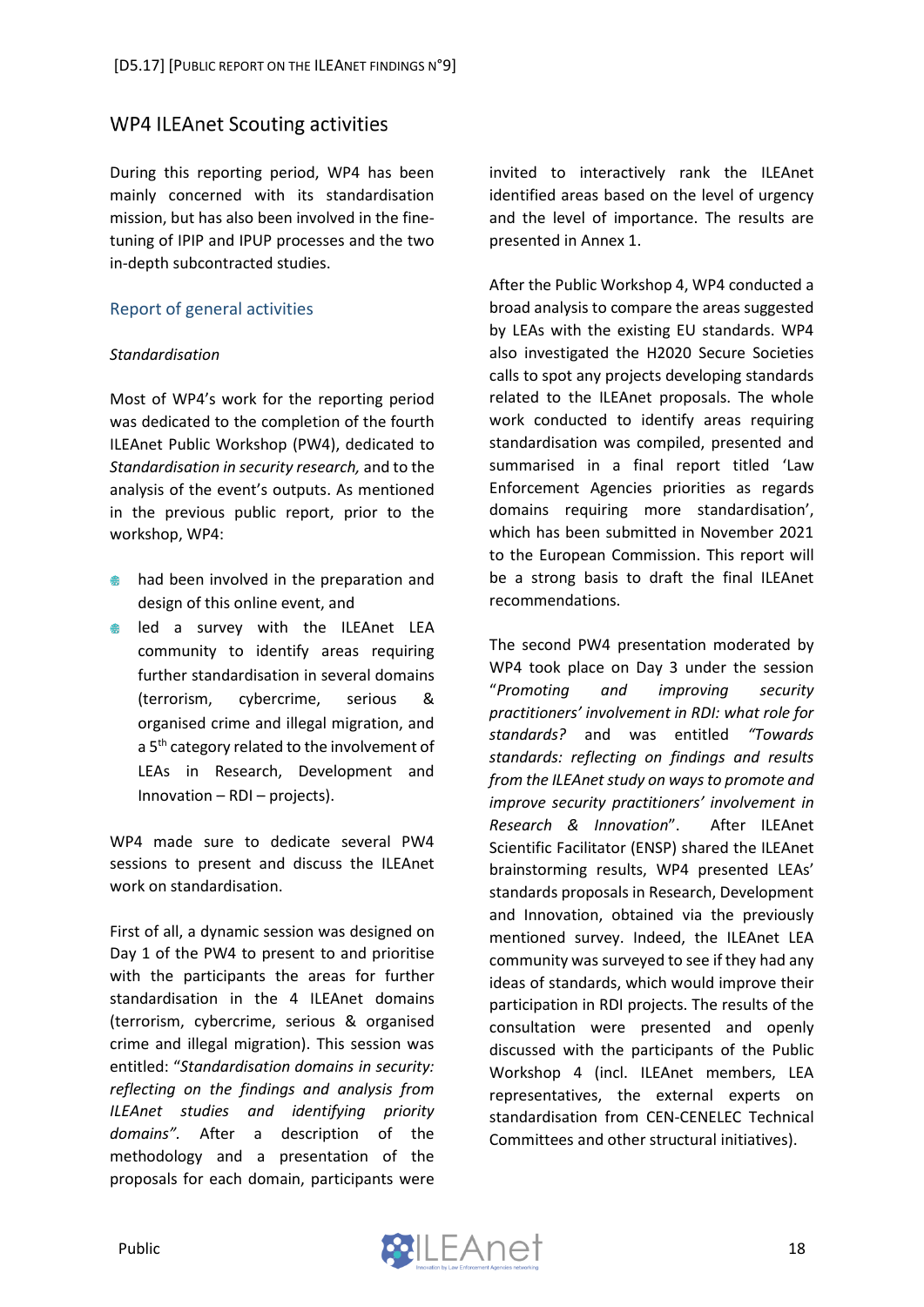That part of the survey will be analysed and summarised in a future WP4 report, and together with PW4 outputs collected during the 3-day event. As a result, WP4's work on recommendation will be fed with very valuable inputs from the public workshop.

#### *Development of ILEAnet external contacts*

Thanks to the ILEAnet Public Workshop on standardisation, WP4 connected with several standardisation stakeholders during the reporting period:

- **Philippe Quevauviller, from the European** Commission
- **Patricia Compard, Chairperson of the** CEN/TC 391 Societal and Citizen Security
- **Michel Smithuis, Chairperson of the** CEN/TC 419 Forensic Science Processes
- **Pertti Woitsch, Chairman of the CEN-**CENELEC Sector Forum on Security
- **Karl Grün, Director of Standardisation at** Austrian Standards International.

Among the 11 short-listed RDI projects identified as potential speakers, 5 accepted ILEAnet invite and presented the standardisation work carried out by their research projects:

- ⊕ **[INSPECTr](http://inspectr-project.eu/)**
- **@** [FORMOBILE](https://formobile-project.eu/)
- **[EUCISE2020](https://ec.europa.eu/oceans-and-fisheries/ocean/blue-economy/other-sectors/common-information-sharing-environment-cise_en#:~:text=A%20significant%20action%20of%20CISE%20so%20far%20was,sharing%20across%20the%20seven%20relevant%20maritime%20sectors%2Fuser%20communities.)**
- [DRIVER+,](https://www.driver-project.eu/) and
- $\blacksquare$ [STAIR4SECURITY.](https://cordis.europa.eu/project/id/853853)

They provided interesting inputs for the LEA and research communities on how to carry out standardisation activities in a research project and what the things to do/not to do.

Those 5 projects were requested to answer specific questions prepared by WP4 during their presentations (see Annex 2). It made them present their standardisation activities in a comprehensive and detailed way, and was very useful for a non-specialised audience.

Besides the PW4, WP4 monitored the progress of other security research initiatives, through CERIS events and workshops organised by other EU research projects.

#### *IPUP (ILEAnet Project Uptake Process)*

As mentioned in the previous chapter, the FOLDOUT project was a subject for the ILEAnet Project Uptake Webinar dedicated to the uptake of the project's results. The IPUP process ended with the post-webinar questionnaire, submitted to webinar's participants to get a clear understanding of the uptake potential of presented solutions. Already used for ROBORDER IPUP webinar (see previous public report), the post-webinar questionnaire was used again for FOLDOUT IPUP webinar after small rearrangements (see WP3 chapter for further details). Three main questions were asked:

- 1. Do you think that the solution presented by the project is suitable for further development?
- 2. Do you think the solution is suitable for commercialisation?
- 3. In your opinion, would the LEA community benefit from standardisation of the solution?

18 respondents out of 65 participants gave their responses. Most respondents represented Law Enforcement Agencies, either as practitioners or employees (civil servants). All respondents said that the solution was suitable for further development and standardisation activities. 63% of respondents claimed their interest to take part in further development. 83% of respondents thought that the FOLDOUT solution was worth being commercialized in the future and 67% of them were interested in using the solution.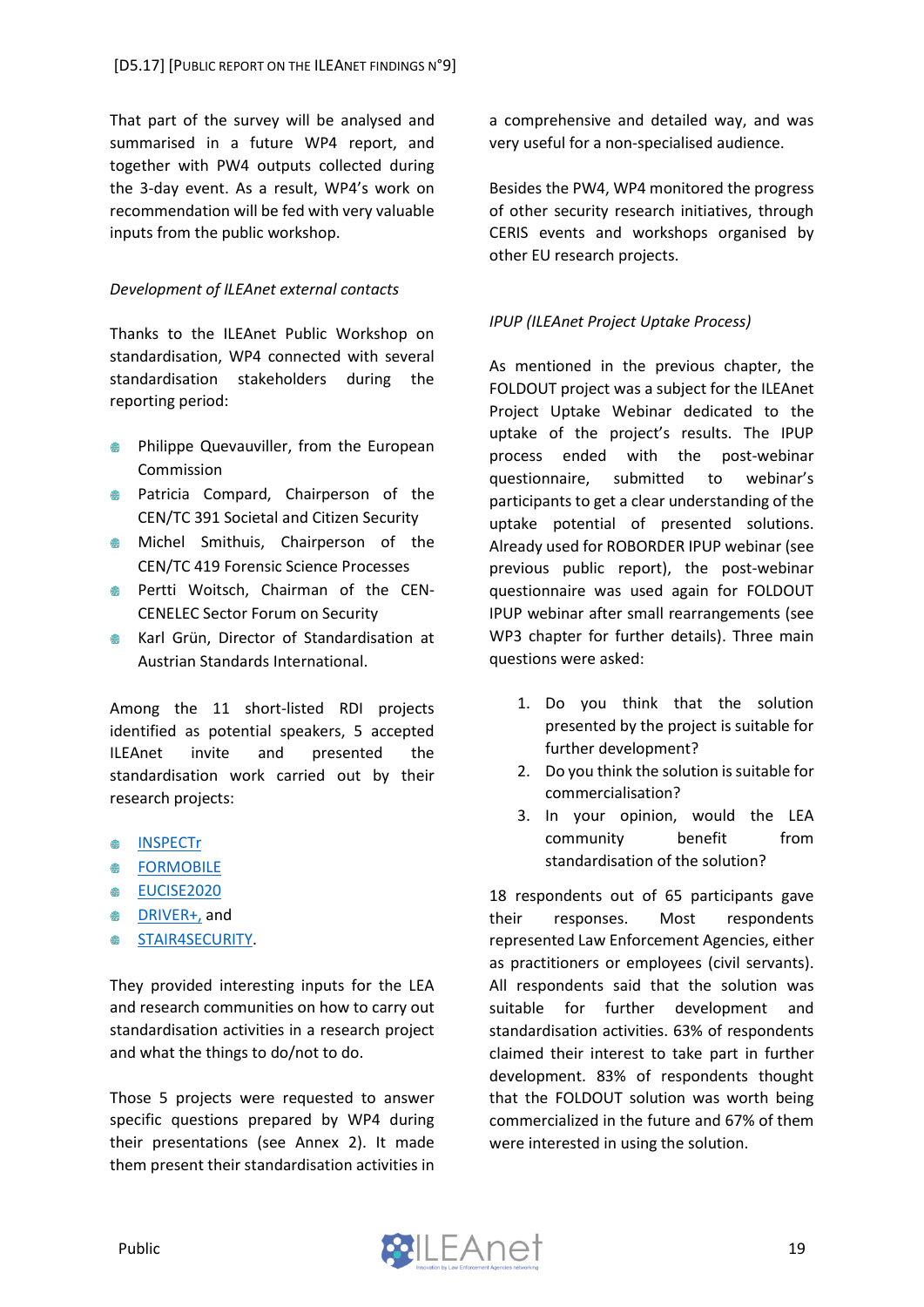The closing questionnaire isthe last point in the IPUP process performed by ILEAnet. Having the post-webinar questionnaire as an online set of questions asked during the webinar, with amended questions, showed a better level of response as compared to the one used during the ROBORDER IPUP webinar. Together with the TELOS questionnaire, it is a useful and practical tool to assess project outputs by LEAs.

#### *IPIP (ILEAnet Project Intake Process)*

As explained above, the ILEAnet LEAs representatives were asked what standards they could propose in order to improve their participation in RDI projects, streamline performance of these projects, as well as the use of their final results in practice. A total of 34 proposals were made, which were then grouped into six categories:

- **●** Administration and Support
- **Project Management**
- **A** Project Initiation
- **Project execution**
- **<sup>■</sup>** Dissemination
- **Exploitation**
- Commercialisation.

This approach is the ILEAnet's response to one of the key tasks set for the "Pan European Networks of practitioners and other actors in the field of security" in the call H2020-SEC-2016-2017-1 Horizon 2020 Secure Societies programme, that ILEAnet participated in: "Practitioners (end-users) in the same discipline and from across Europe can get together to: (..) express common requirements as regards innovations that could fill in capability and other gaps and improve their performance in the future."

Those responses were publicly presented at and discussed during the ILEAnet Public Workshop 4, in the session entitled "*Promoting and improving security practitioners' involvement in RDI: what role for standards?* *Towards standards: reflecting on findings and results from the ILEAnet study on ways to promote and improve security practitioners' involvement in Research & Innovation*". The report on this study will be published in the next reporting period.

#### *Participation in subcontracting activities*

WP4 has continued to dedicate a significant portion of time to monitor the execution of the two awarded studies, namely '*Development of mechanisms for better information sharing among law enforcement agencies*' and '*Review and classification of the existing and emerging age assessment techniques in the context of migration*'.

WP4 has actively participated in the follow up meetings, providing valuable insights regarding the usefulness and feasibility of the results in the scope of LEAs perspective.

The two in-depth subcontracted studies have both reached the two thirds of their completions and the remaining work will be the drafting of the final reports, including the recommendations from the studies. Similarly to the previous reporting period, WP4 ensured that the requirements regarding priority standardisation domains were taken into account in the analyses and the team advised on the format of recommendations produced by the two studies.

#### *Recommendations*

As ILEAnet is entering its last stage, there were also intensive discussions about the format and content of the WP4 final deliverables and the recommendations. WP4 finally agreed on the "shape" and "content" of the final conclusions, including the production of recommendations and RDI roadmaps. recommendations will be built on:

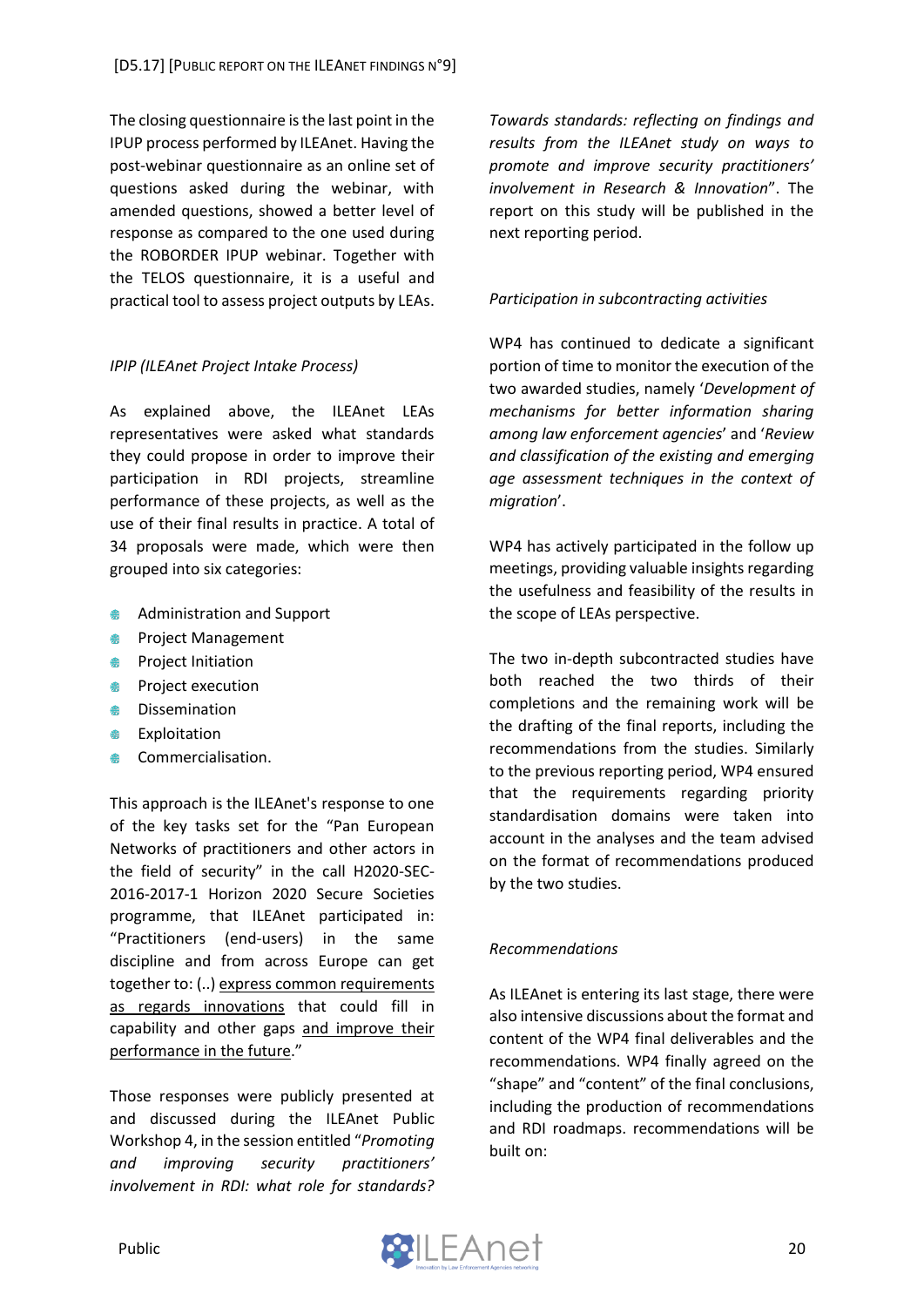- the results of the Information Sharing and Age determination studies,
- **standardisation priority areas,**
- **e** cross-cutting topics such as how LEAs should be involved in a research project (IPIP), how the research outputs can be taken up by LEAs (IPUP), and how security stakeholders should be involved in standardisation activities.

The task leader is now compiling the results achieved in the previous WP tasks and in other work packages, in order to draft recommendations in the coming weeks.

### <span id="page-20-0"></span>Strategy for the next six months

In the next reporting period, WP4 activities will be focused on different tasks:

- **Continuing analysing PW4 results &** conducting follow up activities
- **Monitoring** the development of recommendations and standardisation needs from the two subcontracted indepth studies
- **Developing, consulting and finalising the** ILEAnet recommendations and roadmaps.

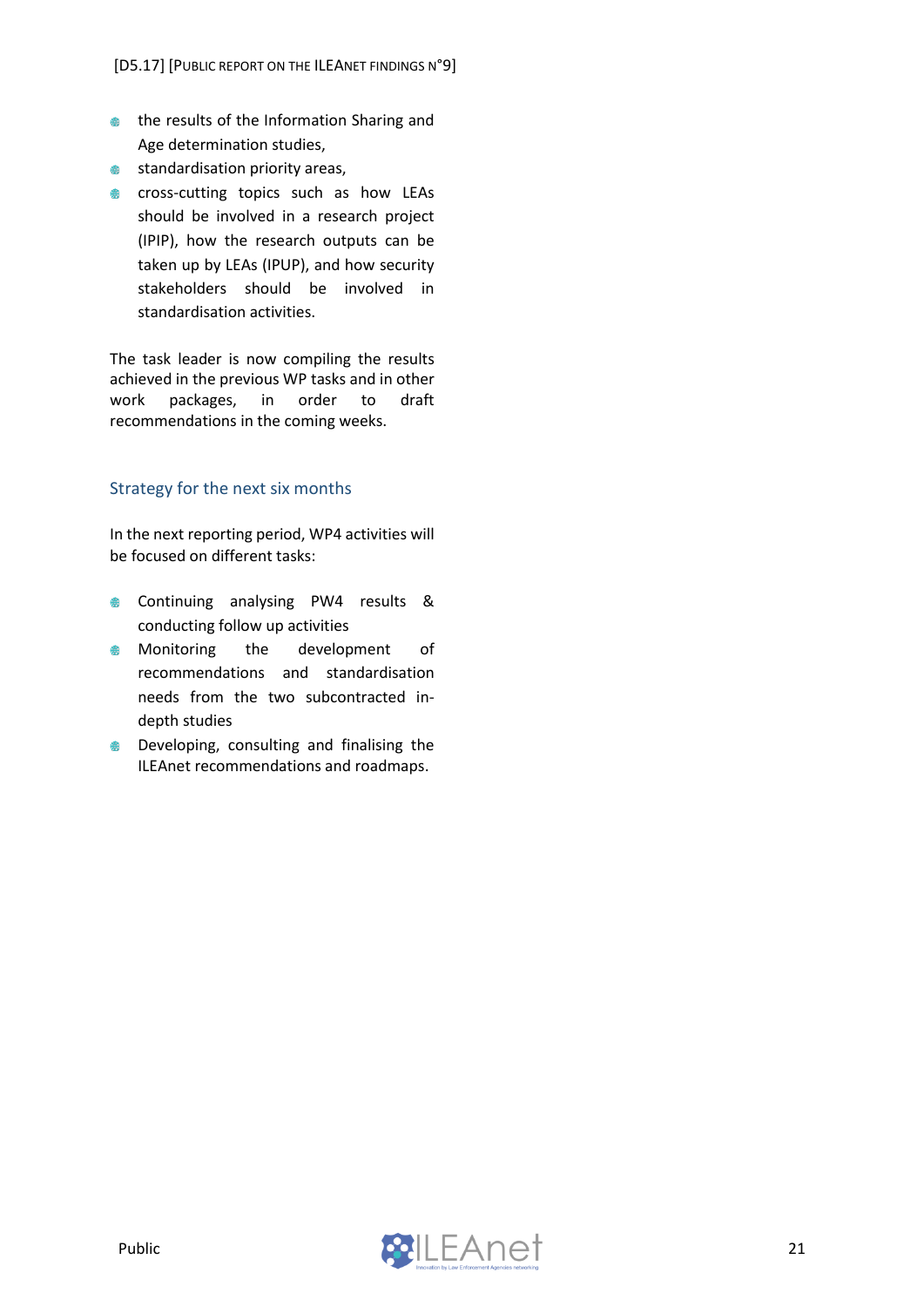# <span id="page-21-0"></span>WP5 and WP6: transversal activities

This chapter sheds a particular light on the transversal activities led within the ILEAnet project during the reporting period.

- The first mission being to build a network ⋒ of practitioners and researchers, the community management is a crucial part of the project and requires a daily investment from the Community Management.
- $\blacksquare$ The ILEAnet Online Platform is continuously enhanced and updated to facilitate the navigation and find relevant information more easily. The landing page has been simplified and forum groups, which were no longer active, have been closed.
- **ILEAnet continued to strengthen its** network thanks to bilateral interviews with its new INC members.
- **The Scientific coordination team (ENSP)** continued to act as a bridge between the Law Enforcement and the research communities. The most tangible example of this work is the progress of two open calls. One of ILEAnet's partners, namely ENSP, is the contracting authority, and has launched two calls on the European and French procurement platforms, to lead indepth studies on two topics considered as important for the ILEAnet community: the '*Development of mechanisms for better information sharing among law enforcement agencies*' and a '*Review and classification of the existing and emerging age assessment techniques in the context of migration*'. The two studies aim at making researchers work on practitioners' needs and connect these two worlds. For the first tender, on information sharing, the team has completed the two first tasks which were the mapping of existing and emerging information sharing mechanisms and the analysis of such information. The third and last task is the drafting of recommendations. The second tender, on age determination, has been awarded end

of June 2021 and moved very fast. The contractor has already identified existing and emerging age determination techniques and will start classifying them according to ILEAnet parameters (accuracy, speed, ease of use…). Alongside to WP4, ENSP closely monitors the progress of those in-depth studies and is responsible for the administrative follow up.

- The Scientific coordination team continues æ. to offer a set of digital services to attract researchers and foster exchanges between researchers and practitioners, thanks to the promotion of scientific work through the ILEAnet scientific newsletter (5 issues having been released since the activity has been launched).
- The Scientific coordination team also  $\qquad \qquad \circledast$ makes sure to feed the Knowledge Factory with scientific publications related to the ILEAnet priority topics (terrorism, organised crime, illegal migration and cybercrime).
- The support team is also involved in the  $\oplus$ creation of graphical materials (infographics, flyers, etc.). The pictorial aspect of the project tools is key to explain at a glance the tools and methodologies ILEAnet developed and circulating the results of key ILEAnet studies.
- To internally and externally communicate ● about the project's activities, the ILEAnet newsletter describes the latest news in the project and enables ILEAnet members to stay updated about the project.

Beyond these daily activities, ILEAnet is now working on defining the assets developed in the course of the project and will ensure to keep them going after the end of the project, by collaborating with other EU security research stakeholders (the European Commission, the EU Agencies such as Europol, the other networks of practitioners, etc.).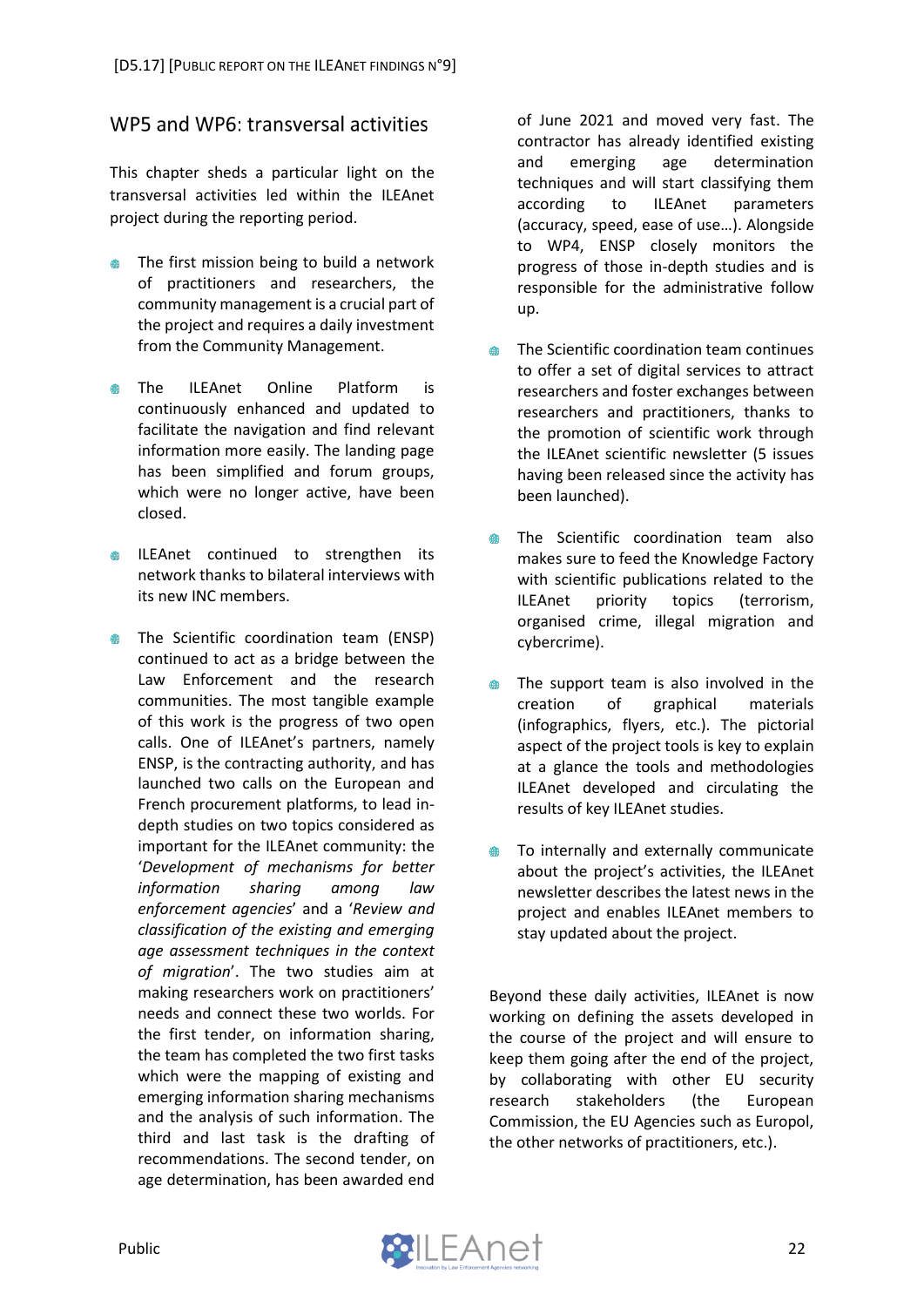# <span id="page-22-0"></span>Conclusion

ILEAnet's first mission is to build and develop a sustainable LEA practitioners' network focused on research and innovation addressing LEAs' challenges together with a community of individuals. The ultimate goal is to develop a conducive environment for innovation and facilitate practitioners' involvement into research activities and to enhance ILEAnet's legacy among academics and LEA end-users.

During the reporting period, ILEAnet focused its efforts on:

- **Standardisation**, with the completion of the fourth ILEAnet Public Workshop (PW4) on 'standardisation in security research' and the consolidation and drafting of WP4's final report regarding areas for future standardisation
- The roll out of the **ILEAnet Project Uptake Process (IPUP)** with FOLDOUT and the adjustment of the post-webinar questionnaire, a tool to better capture information from LEAs and other security stakeholders about the possible uptake routes
- The fine-tuning of **IPIP (ILEAnet Project Intake Process)** with additional LEA proposals regarding standards, which would make LEAs more involved in research, development and innovation (RDI) projects
- The **trend analysis regarding LEAs challenges and needs**, in order to put into perspective, the challenges and needs identified and analysed during the course of the project
- The **two in-depth subcontracted studies** launched by ILEAnet on needs identified by the LEA community, namely *Information Sharing* and *Age determination*
- The **reinforcement of the collaboration between ILEAnet and academia**, with the

promotion of the work of European security researchers in the scientific newsletter. The latter has been well taken over by INCs, who – like the whole ILEAnet network – are invited to suggest content for the newsletter and particularly to highlight the scientific work carried out in their respective countries

- The **involvement of the INCs, scientific referents and their national networks in ILEAnet** (in particular via the scientific activities such as the scientific newsletter and the two subcontracted studies)
- The collection of inputs from all WPs to  $\oplus$ draft ILEAnet final **recommendations**
- $\oplus$ The **sustainability of ILEAnet assets**. Indeed, ILEAnet has actively started to prepare its final months and a special work has been conducted in the framework of WP3 on the **ILEAnet Knowledge Factory**, which encompasses all security-related materials generated by the ILEAnet project and community. The INC community was surveyed to assess the level of use of the tool, with very positive and promising feedbacks.

Looking ahead, ILEAnet next months will be focused on:

- Fostering the collaboration between LEAs and academics, taking advantage of ILEAnet events, in-depth studies but also promotion of the scientific work through ILEAnet communication channels
- Encouraging the INC network to feed the  $\blacksquare$ platform with RDI activities and make their national network grow continuously
- Drawing the main trends regarding LEAs  $\oplus$ challenges and needs
- Completing the subcontracted studies
- Drafting and circulating the final  $\oplus$ recommendations

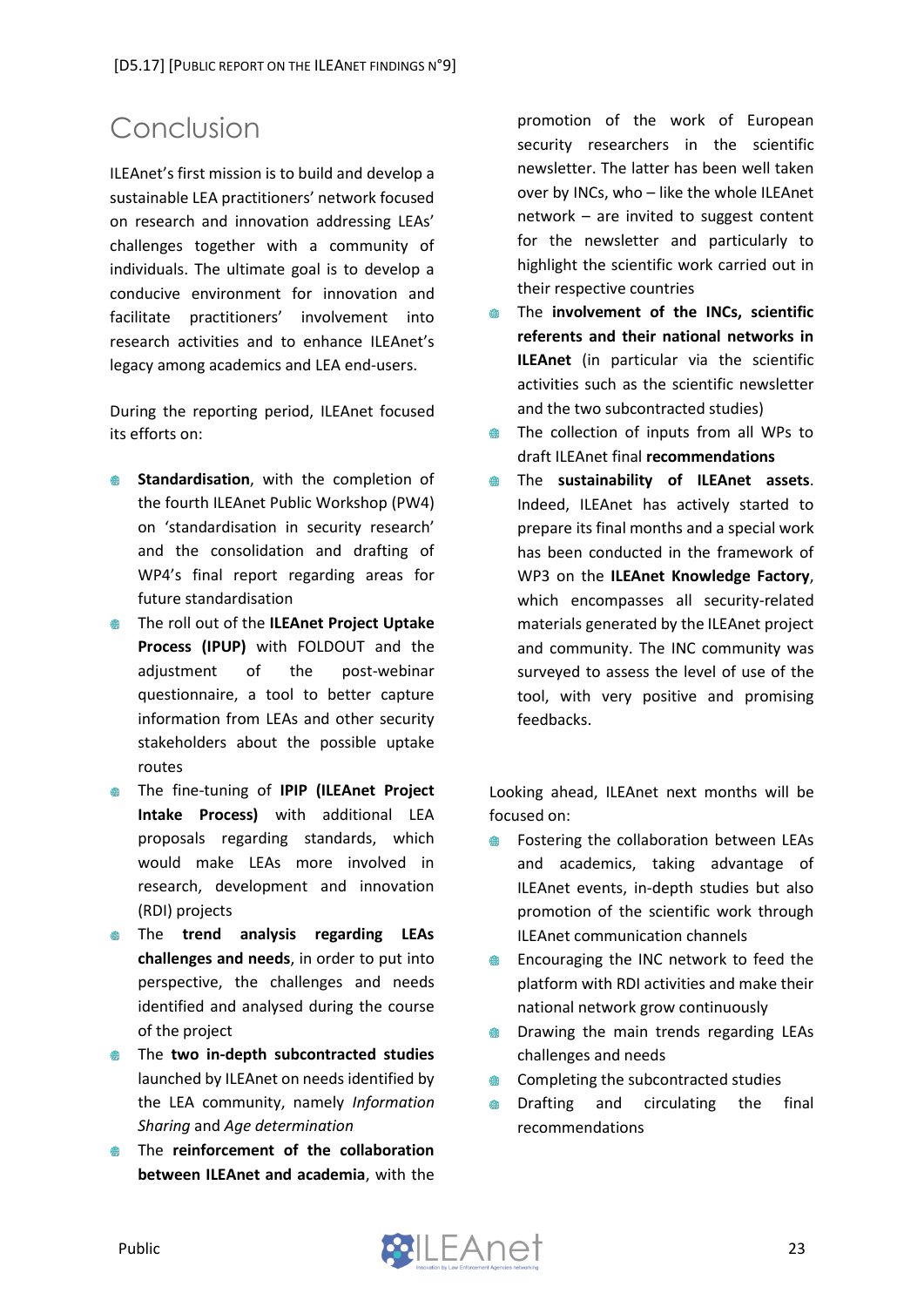- **Communicating about the main ILEAnet** findings (public reports, policy briefs, infographics, scientific publications, etc.)
- **Preparing the final ILEAnet event**
- **Connecting with other key European** security stakeholders to strengthen the legacy of ILEAnet tools
- **Rolling out the sustainability plan for** ILEAnet assets.

Feel free to contact your [national INC](https://www.ileanet.eu/ileanet-national-contacts/) and/or your [scientific referent](https://www.ileanet.eu/ileanet-scientific-community/) to join the ILEAnet Community!

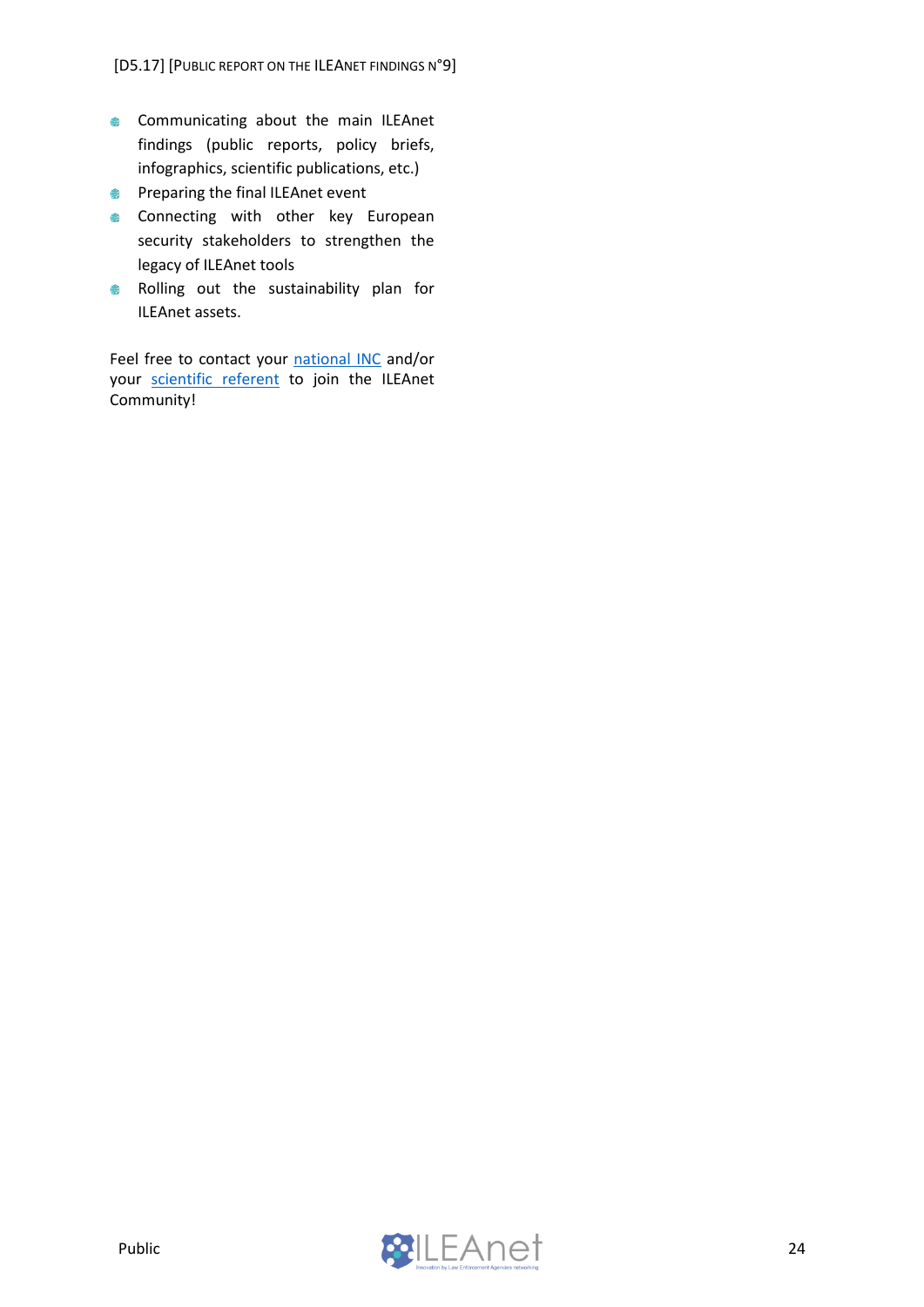# <span id="page-24-0"></span>Annex 1 – Results of WP4 on areas requiring further standardisation

| <b>LEAST</b>                             |                                                |                                                 |                                                | <b>MOST</b>                                 |  |  |
|------------------------------------------|------------------------------------------------|-------------------------------------------------|------------------------------------------------|---------------------------------------------|--|--|
|                                          |                                                |                                                 |                                                |                                             |  |  |
|                                          |                                                | <b>MIGRATION</b>                                |                                                |                                             |  |  |
|                                          |                                                | <b>IMPORTANT</b>                                |                                                |                                             |  |  |
| Human age assessment                     | Automated linguistic<br>translation            | Surveillance and border<br>management           | Combating migrant<br>smuggling                 | Information sharing on<br>human trafficking |  |  |
|                                          |                                                | URGENT                                          |                                                |                                             |  |  |
| Automated linguistic<br>translation      | Human age assessment                           | Information sharing on<br>human trafficking     | Surveillance and border<br>management          | Combating migrant<br>smuggling              |  |  |
|                                          |                                                | <b>CYBERCRIME</b>                               |                                                |                                             |  |  |
|                                          |                                                | <b>IMPORTANT</b>                                |                                                |                                             |  |  |
| Economic cybercrime                      | Crimes on-line<br>(ex<br>aequo)                | Response<br>(ex<br>aequo)                       | Safeguarding privacy                           | Prevention                                  |  |  |
|                                          |                                                | URGENT                                          |                                                |                                             |  |  |
| Economic cybercrime                      | Safeguarding privacy (ex<br>aequo)             | Response<br>(ex<br>aequo)                       | Surveillance and border<br>management          | Prevention                                  |  |  |
|                                          |                                                |                                                 |                                                |                                             |  |  |
|                                          |                                                | <b>SERIOUS &amp; ORGANISED CRIME</b>            |                                                |                                             |  |  |
|                                          |                                                | <b>IMPORTANT</b>                                |                                                |                                             |  |  |
| Crimes against cultural<br>goods         | Environmental crimes                           | Information sharing on<br><b>OCG</b> activities | Prevention                                     | Warning systems                             |  |  |
|                                          |                                                | URGENT                                          |                                                |                                             |  |  |
| Crimes against cultural<br>goods         | Environmental crimes                           | Information sharing on<br><b>OCG</b> activities | Prevention                                     | Warning systems                             |  |  |
|                                          |                                                | <b>TERRORISM</b>                                |                                                |                                             |  |  |
| <b>IMPORTANT</b>                         |                                                |                                                 |                                                |                                             |  |  |
| Intelligence on terrorist<br>recruitment | Information sharing on<br>terrorist activities | Prevention<br>(ex<br>aeguo)                     | Terminology<br>(ex<br>aequo)                   | Warning systems                             |  |  |
| URGENT                                   |                                                |                                                 |                                                |                                             |  |  |
| Terminology                              | Intelligence on terrorist<br>recruitment       | Prevention                                      | Information sharing on<br>terrorist activities | Warning systems                             |  |  |
| <b>CROSS-CUTTING DOMAINS</b>             |                                                |                                                 |                                                |                                             |  |  |
| <b>IMPORTANT</b>                         |                                                |                                                 |                                                |                                             |  |  |
| Open-source intelligence                 | Improving quality<br>of<br>data                | International criminal<br>investigations        | Evidence exchange                              | Sharing criminal<br>information             |  |  |
|                                          |                                                | URGENT                                          |                                                |                                             |  |  |
| Open-source intelligence                 | Improving quality<br>of<br>data                | International criminal<br>investigations        | Evidence exchange                              | Sharing criminal<br>information             |  |  |

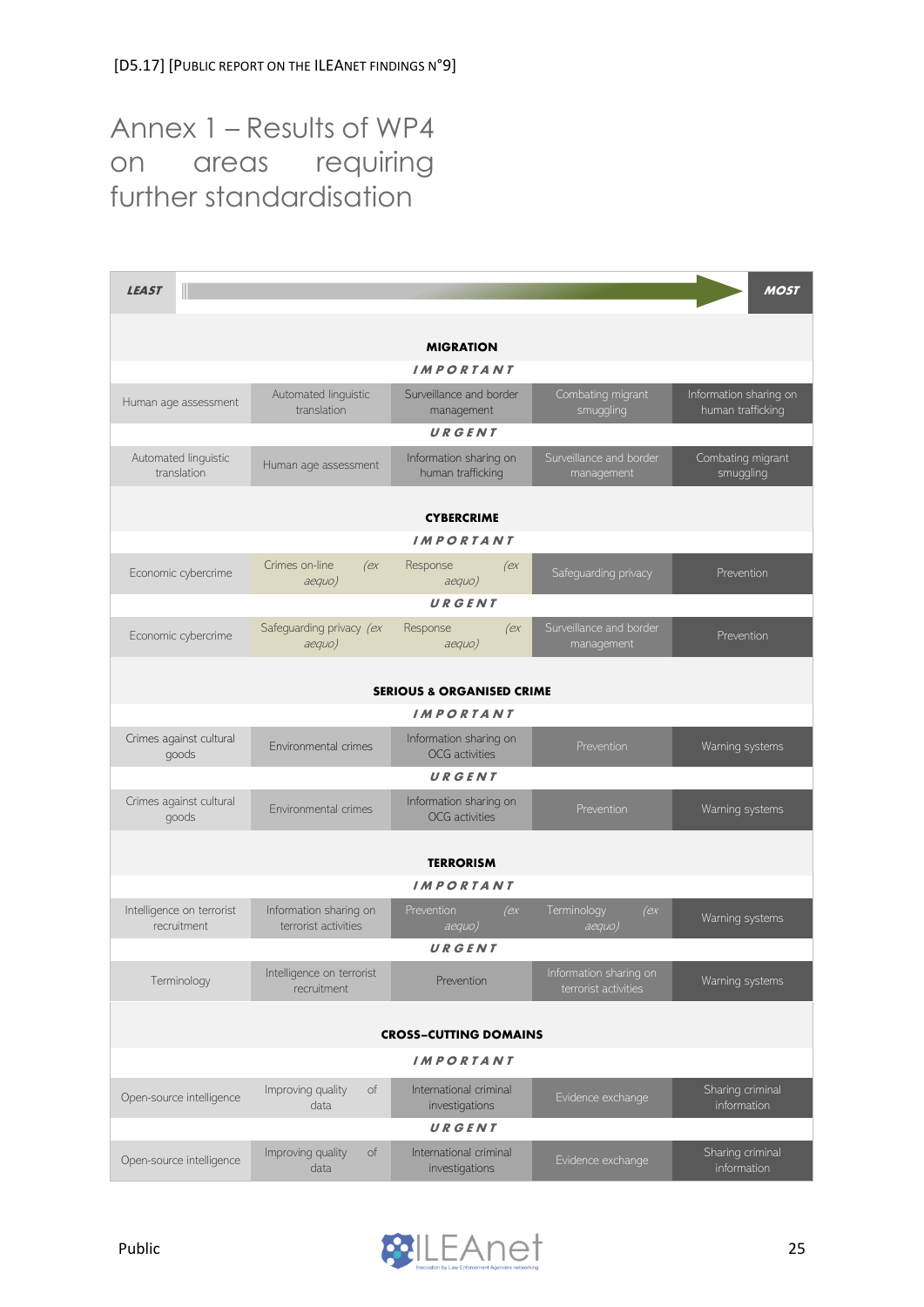<span id="page-25-0"></span>Annex 2 - Guidelines for research projects invited to present their work during ILEAnet Public Workshop 4 on standardisation

# **"Standardisation in security research"**

Advice and recommendations for projects' presentations

# **1. The standardisation framework of your project**

- What was the H2020 call you participated ⋒ in?
- How were the standard/standardisation am a requirements addressed in the call? Please quote the requirements directly from the H2020 Work Programme and make your comments based on your consortium experience:
	- o Was the standardisation requirement, as expressed in the call, clear enough and fully understandable for your consortium?
	- o What kind of problems (if any) did your consortium face while elaborating your application to meet the standardisation requirement?
- Were there other initial reasons for addressing standardisation in your project (aside from the call's requirement)?
	- $\circ$  Requirement from the market
	- o Requirement from the legislation
	- o Critical activity to do, in order to conduct project's research

activities (common terminology/methodology…)

- o Critical activity to ensure the success of the exploitation of the project's results or market strategy
- o Etc.

# **2. Your project proposal**

- $\qquad \qquad \oplus$ What did you plan to do to fulfil those standardisation requirements in the proposal you submitted to the EC?
- $\blacksquare$ Briefly describe the project's concrete objectives and elaborate on the standardisation approach you planned to achieve. For instance, you proposed to:
	- o Use existing standards for the research activities
	- o Conduct research activities on standardisation aspects
	- o Develop and revise new standards
	- o Draft technical requirements or specification for future standards
	- o Participate in standardisation workshops or committees
	- o Etc.

# **3. Your methodology**

- $\qquad \qquad \oplus$ What path towards standardisation (methodology) did you chose/ are you choosing/ will you choose in your project?
- Please describe your methodology and the  $\blacksquare$ standardisation activities you carried out (or will carry out)
	- o What was the general standardisation goal you wanted to achieve?
	- o Did you foresee a dedicated Work Package for standardisation aspects or was it spread among other Work Packages?
	- o What were the actions you did plan to do towards standardisation?

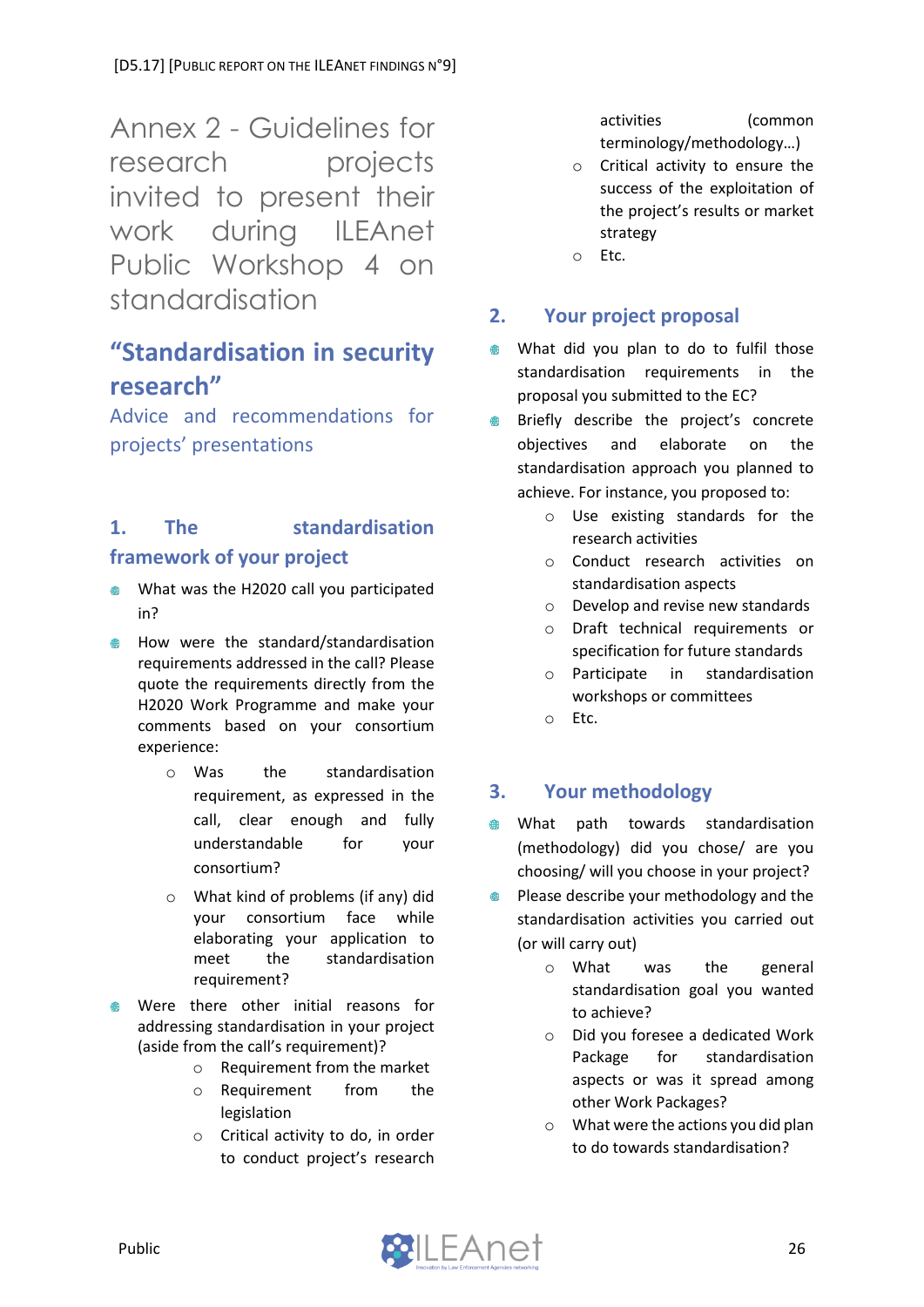- o Who were the main standardisation actors among your project partners and outside your project (standardisation bodies, professional associations, industry groups…)? How did you choose the standardisation stakeholders and what were the actions (if any) you did foresee for them to do within your project?
- o When have the main standardisation activities been implemented in your project? (at the beginning of the project, throughout the project, during the final phase of the project, etc.)

### **4. Your standardisation results**

- $\bullet$  In the frame of your project, what are the outcomes of your standardisation efforts?
- **Please briefly explain the progress of your** work as described in 3. (i. e. the current state-of-play).
- **What are the concrete results you have** achieved up to now?
- Did the implication of the partner in charge of standardisation impact technological choices in any way? If so, how?
- **What are the final standardisation results** you plan to achieve at the end of your project? For instance:
	- o Harmonised research methodology / standard test procedures
	- o Recommendations and/or requirements for new or revised standards
	- o Common terminology
	- o One of the standardisation tools proposed by the CEN CENELEC
	- o A CEN Workshop Agreements (CWAs)
	- o Technical Specifications
	- o A Technical Report
	- o Development of a new standard
	- o Etc.

### **5. Problems**

- What kind of problems (if any) did your  $\blacksquare$ consortium face on the way towards your standardisation goals?
- Please shortly explain the problems. ⋒ Examples:
	- o Difficulties in prioritizing the standardisation actions within the consortium
	- o Misunderstanding of the standardisation goals
	- o Difficulties in cooperating with the external standardisation partners (e.g standardisation bodies, LEAs, Universities, Industry, etc.)
	- o Lack of commitment from stakeholders
	- o Reluctance of some consortium partners in implementing standardisation activities
	- o Etc.

# **6. Feedbacks**

- $\qquad \qquad \oplus$ What kind of feedback (if any) have your consortium received as for your standardisation goals and efforts?
	- o What was the feedback that you received from the stakeholders about your standardisation goals?
	- o How were the standardisation efforts/outcomes assessed by the European Commission auditors?
	- o How were your standardisation efforts assessed by the project consortium itself? Was it an easy part of the project for the consortium or the most complicated one?
	- o What is your personal assessment of the standardisation part in your project? Was it, in your perception, an important part of your project for the rest of the consortium or marginal?